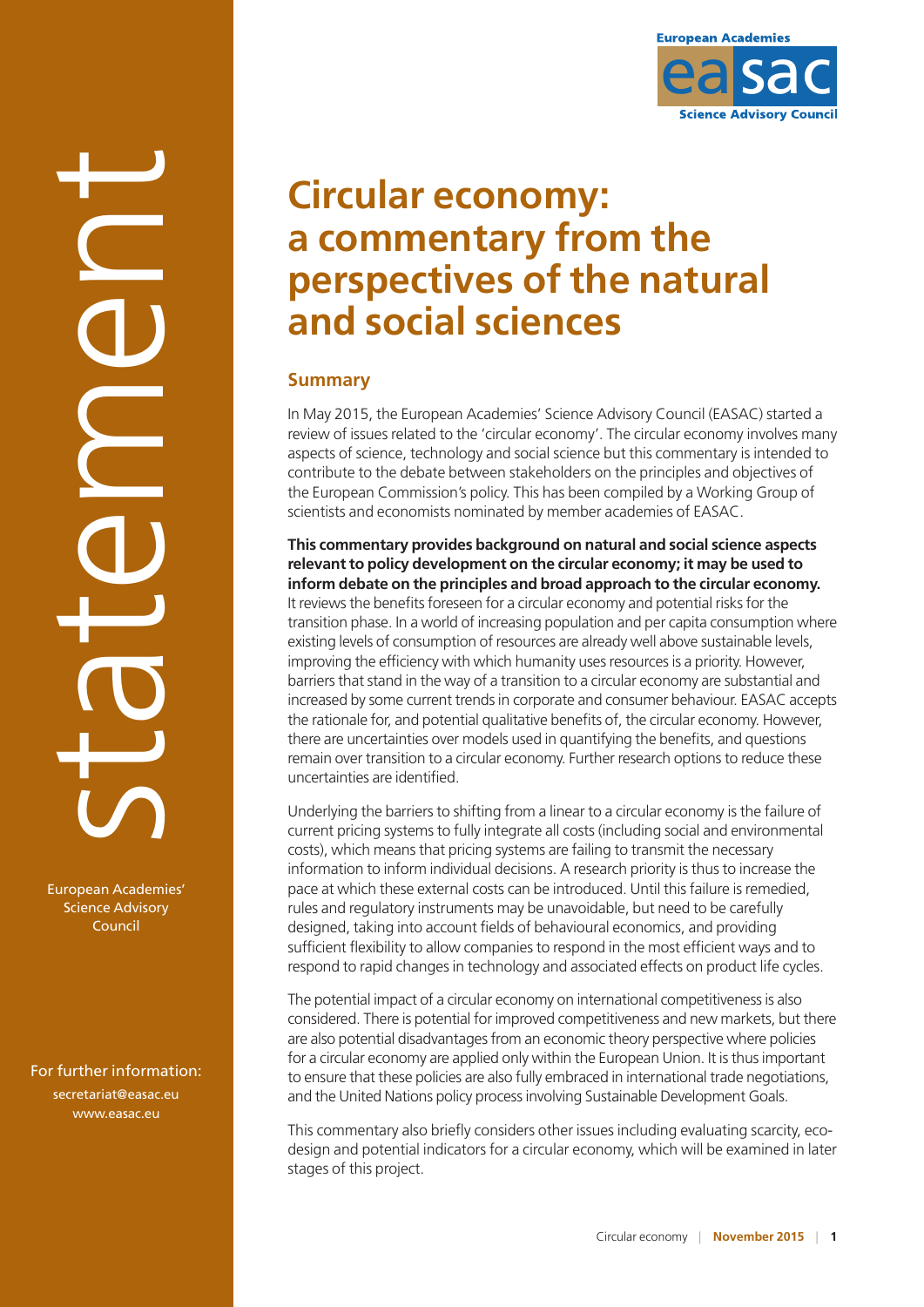## **Contents**

|                   |                                                           | page           |
|-------------------|-----------------------------------------------------------|----------------|
|                   | <b>Summary</b>                                            | 1              |
| $\mathbf{1}$      | <b>Background and scope of this commentary</b>            | 3              |
| 1.1               | From recycling, resource efficiency to a circular economy | 3              |
| 1.2               | Benefits foreseen for a circular economy and EC policy    | 3              |
| $\overline{2}$    | <b>EASAC commentary</b>                                   | 4              |
| 2.1               | The concept of the 'circular economy'                     | 4              |
| 2.2               | Quantitative estimates                                    | 5              |
| 2.3               | Evaluating scarcity and assigning priorities              | 6              |
| 2.4               | Barriers: why does the linear economy stay linear?        | $\overline{7}$ |
| 2.5               | Competitiveness considerations                            | 8              |
| 2.6               | New indicators                                            |                |
| 2.7               | General policy considerations                             |                |
| 2.8               | Policy instruments                                        |                |
| <b>References</b> |                                                           |                |
|                   | Annex 1 Recent studies supporting a circular economy      | 14             |
|                   | Annex 2 Members of the EASAC Working Group                | 15             |
|                   | Annex 3 Menu of policy interventions                      | 16             |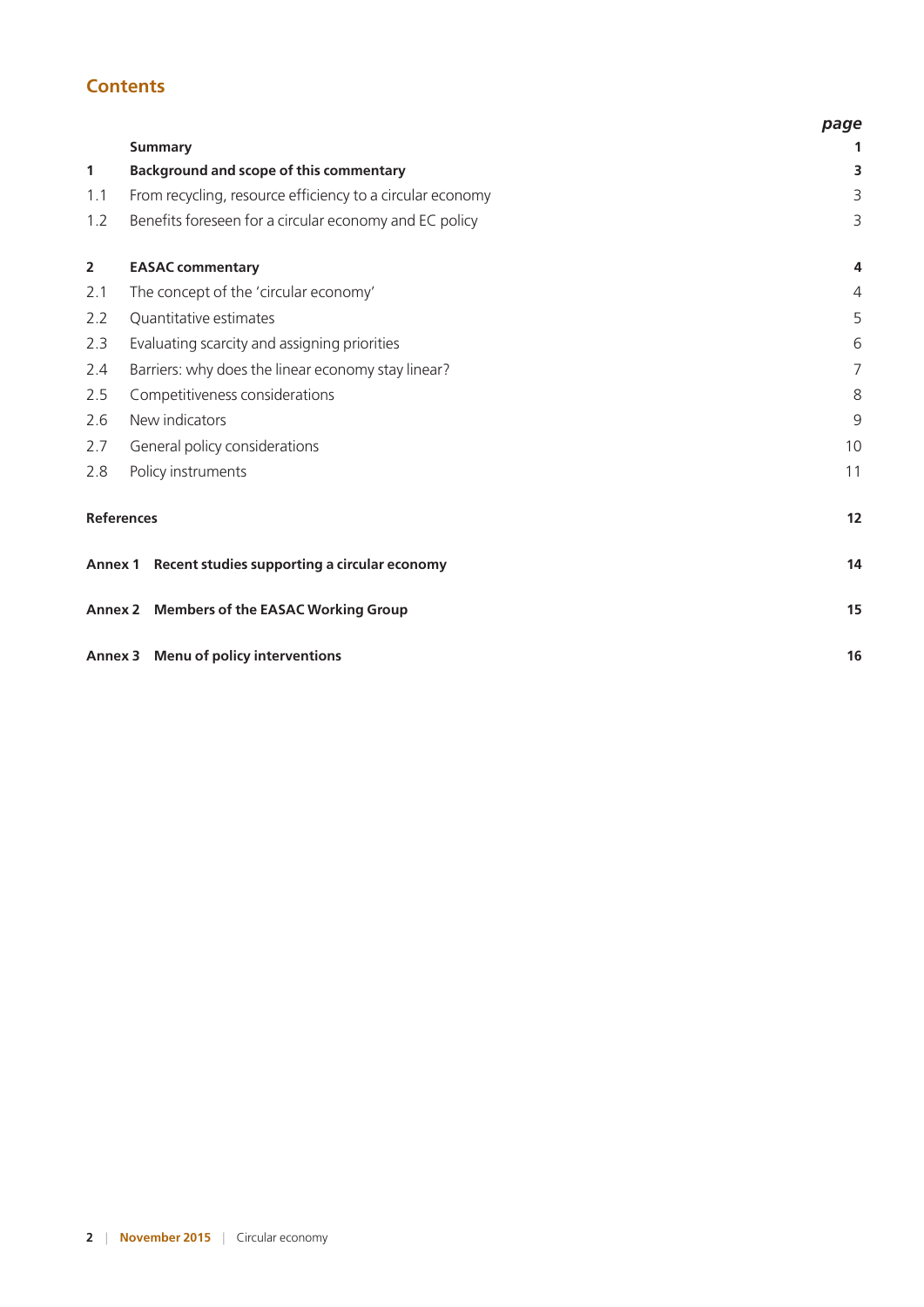## **1 Background and scope of this commentary**

#### **1.1** *From recycling, resource efficiency to a 'circular economy'*

The circular economy concept can be traced back many decades. In making the case for a circular rather than linear flow of material resources in the economy, Boulding (1966) drew an analogy from manned space exploration by advocating a shift from the 'cowboy economy' (endless frontiers/resources and the ability to move on and abandon problems) to the 'spaceship economy' where limited resources had to be reused and recycled as a precondition to sustainable life-support systems. The concept has since been developed at a theoretical level and as part of environmental economics by many authors (for example Smith (1972), Mäler (1974) and Dasgupta and Heal (1979)).

Measures to promote some of the central features of the circular economy have also started to be implemented. In the 1990s, concerns over environmental impact of waste, security of supply, and limits on the land available for disposal led to an increased emphasis on recycling in several countries. Japan introduced a range of measures over 15 years ago to mandate recycling of certain categories of goods and launched a 'Plan for establishing a sound material-cycle society' in 2003<sup>1</sup>. Other countries have introduced similar measures and the European Union (EU) has introduced measures to encourage recycling of certain categories such as electronic waste2. Recycling of other major categories remains the responsibility of governments of EU Member States and varies considerably (for example the recycling rate for municipal waste ranges from 3% to 46% (EEA, 2013)).

Following the interest in 'green growth' after the financial shock of 2008 (OECD, 2010), resource productivity/ efficiency (doing more with less) attracted increased attention and the European Commission (EC) developed a vision of a 'Resource Efficient Europe' (EC, 2011a), as an important part of the 'Europe 2020 Strategy'. An analysis in 2011 laid out a 'Roadmap to a Resource Efficient Europe', which concluded that greater efficiency in the use of resources was critical not just for environmental reasons but also for competitiveness, employment and resource security (EC, 2011b). In addition, a High Level Group was established which led to the European

Resource Efficiency Platform (EREP); this issued a manifesto for a resource-efficient Europe and policy recommendations (EREP, 2013).

Such measures are now generally seen as part of a move towards a 'circular economy' to replace the current 'linear economy', which is based on extracting resources from the Earth, using them in production, selling products to consumers, and treating discarded products as waste (the EC calls this 'take–make–consume–dispose' but it is also referred to as 'cradle to grave'). In contrast, a circular economy seeks to maximise the value obtained from natural resources, is restorative or regenerative by design, and aims to eliminate waste through design of materials, products, systems and business models (EMF, 2011).

The EC developed detailed proposals for a circular economy<sup>3</sup> in 2014 (EC, 2014), on the basis of supporting studies which suggested that improving resource efficiency along value chains could reduce overall material inputs by 17–24% by 2030, and save up to €630 billion per year for European industry. The EC (2014) cited business-driven studies based on product-level modelling which saw significant material cost saving opportunities for EU industry from circular economy approaches, and a potential to boost EU gross domestic product (GDP) by up to 3.3% by creating new markets, products and added value for business. Waste prevention, eco-design, reuse and similar measures could bring net savings of €600 billion (8% of annual turnover) for business, while at the same time the increased efficiency would also lead to a reduction in greenhouse gas emissions of 2–4%. A greater emphasis on the circular economy was also envisioned as allowing European firms to benefit from rapid growth in markets for eco-industries. By decoupling economic growth from resource use and impacts, the circular economy was seen as offering the prospect of sustainable growth in human welfare.

#### **1.2** *Benefits foreseen for a circular economy and EC policy*

The case for a circular economy has been led by several recent studies, which are summarised in Annex 1. In brief, such studies identify the following benefits, which could derive from a circular economy:

• improved competitiveness by creating savings and reducing raw materials and energy dependency;

<sup>1</sup> http://www.env.go.jp/en/recycle/smcs/2nd-f\_plan-result2.pdf.

<sup>2</sup> An example for functioning e-waste recycling schemes is Switzerland (see www.swicorecycling.ch/en, www.sens.ch/en).

<sup>3</sup> The EC's vision can be seen in its statement that '*circular economy systems keep the added value in products for as long as possible and eliminate waste. They keep resources within the economy when a product has reached the end of its life, so that they can be productively used again and again and hence create further value. Transition to a more circular economy requires changes throughout value chains, from product*  design to new business and market models, from new ways of turning waste into a resource to new modes of consumer behaviour. This implies full *systemic change, and innovation, not only in technologies but also in organisation, society, finance methods and policies*' (EC, 2014).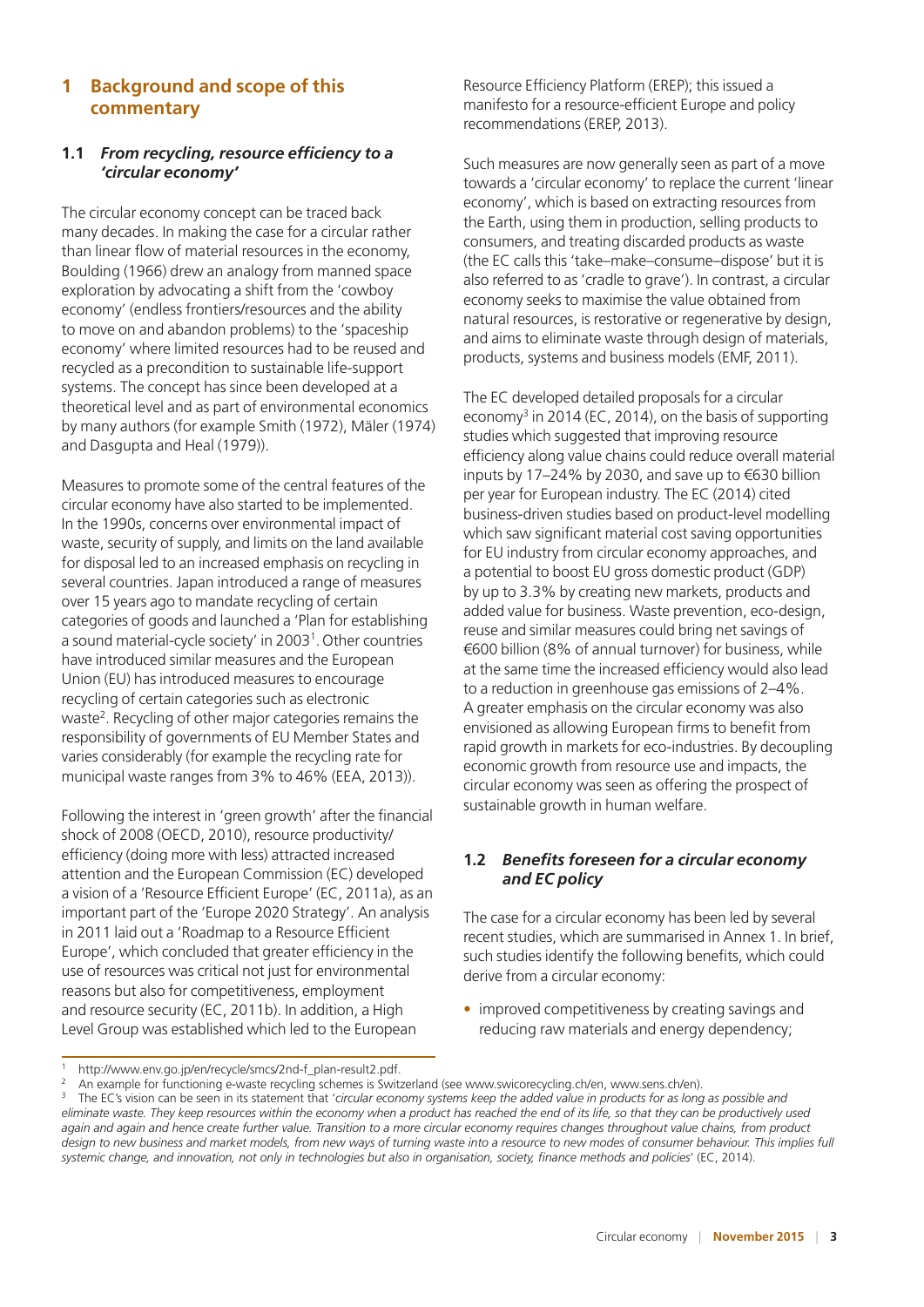- improved security of supply and control of rising costs;
- contributing to EU climate change policy by reducing greenhouse gas emissions;
- employment opportunities;
- reducing environmental impact of resource extraction and waste disposal;
- opportunities for new businesses going from earning revenue by selling goods to offering services.

The EC has noted, however, that existing infrastructure, business models and technology, together with a lack of incentives through existing market prices (for example which do not enforce the polluterspays principle), as well as established behaviour, keep economies 'locked-in' to the linear model. Companies may lack the information, confidence and capacity to move to circular economy solutions. This is compounded by a lack of sustainability education in design, engineering, economics and other relevant subjects, and in business schools. Further problems include a lack of training in practical skills to repair products to keep them longer in circulation. The financial system may also fail to invest in efficiency improvements or innovative business models, which may be perceived as more risky and complex. Conventional consumer habits can also hinder new products and development of services. Such barriers tend to persist in a context where prices do not reflect the real costs of resource use to society, and where policy fails to provide strong and consistent signals for a transition to a circular economy. This led to the EC developing new proposals to encourage the circular economy during 2014 (EC, 2014) but this was withdrawn by the new Commission in January 2015.

At the time of writing (September 2015), the Commission is consulting on a new policy to be prepared by the end of 2015. This has led to substantial debate among stakeholders including the European Parliament (EP), which has urged the Commission to implement measures to break the link between growth and the use of natural resources<sup>4</sup>. EASAC also considered how the expertise of Europe's academies of science could contribute to this debate, and EASAC Council decided in May 2015 that a study should be conducted on relevant aspects of the circular economy,

setting up the Working Group listed in Annex 2. This study will progress during 2016, but in view of the current consultation on a new policy, it was decided to prepare an initial commentary on some scientific (both natural and social sciences) aspects to contribute to the current debate. This commentary has thus been prepared by the Working Group and endorsed by EASAC member academies.

## **2 EASAC commentary**

#### **2.1** *The concept of the 'circular economy'*

As already mentioned, the circular economy concept is not new, and has featured in United Nations summits on sustainable development since 1992, as a key means of reducing demand for natural resources and contributing to more sustainable patterns of production and consumption<sup>5</sup>. Current arguments in support of the circular economy point to continued growth in population and per capita consumption and thus increasing demands both for renewable and for non-renewable resources, which have led to an environmental footprint for humanity that is unsustainable (Hoekstra and Wiedmann, 2014). According to UNEP (2012) analyses, consumption already exceeds several critical global, regional and local thresholds; a conclusion also reached by analyses of the 'planetary boundaries' which should not be exceeded to ensure a sustainable future for humanity (Rockström et al., 2009; Steffen et al., 2015). Such imbalances provide strong arguments for increasing the efficiency with which the economy uses natural resources. These environmentally based arguments are also supported by concerns over future shortages (Sverdrup and Ragnarsdottir, 2014) in raw materials.

Such underlying trends are widely accepted, but not all accept that this implies that the most effective solution is to adopt a 'circular economy'. Some point out that the availability of non-renewable resources has often been underestimated, that technology and prices can increase the quantity of economically available resources, that substitutes to scarce resources may be developed on the market, and that some of the targets or regulations commonly associated with a circular economy may be inefficient and adversely affect competitiveness. Finding an optimum position between these differing perspectives may be dependent on the resource in question, technologies available for recovery and

<sup>&</sup>lt;sup>4</sup> At the 9 July plenary, the EP reaffirmed the need to use natural resources more efficiently and called for a 30% increase in resource productivity by 2030, binding waste-reduction targets, revamped eco-design laws and measures to uncouple growth from resource use.

While most policy debate focuses on national or international measures, successful change sometimes requires bottom up processes, where local societies motivated by self-interest voluntarily develop solutions, which then give incentives for national or even international policies. Examples of collective behaviour scaling-up throughout Europe can be seen in the managenergy.net energy efficiency and renewable energy uptake case studies (see, for example, http://www.managenergy.net/), and of new living models (for example ecovillages and transition towns; http://sites.ecovillage. org). One challenge will be to link or integrate these local initiatives to those at national and global level.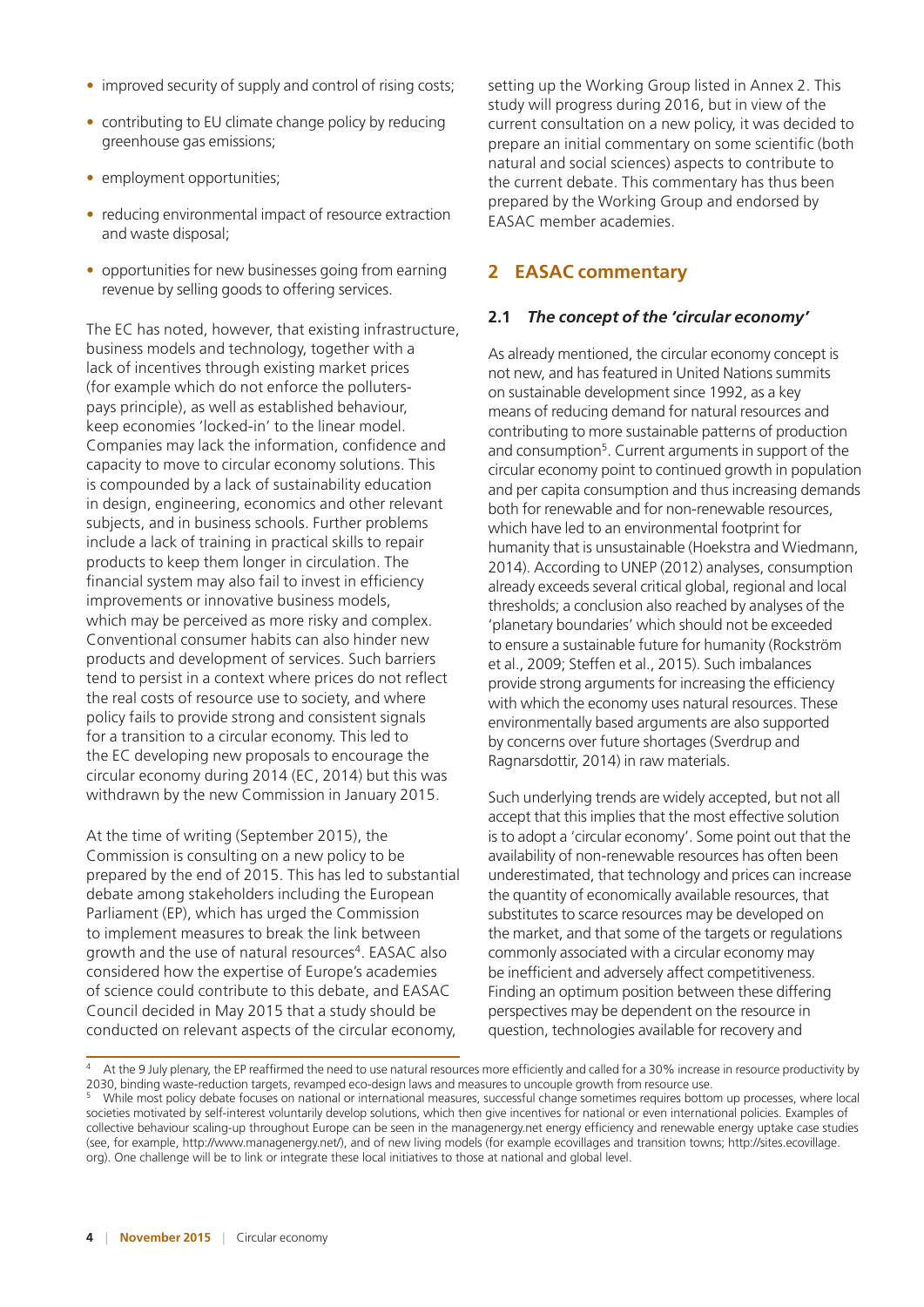recycling, prices and other factors, which are beyond the scope of this initial commentary.

The Working Group notes, however, that the circular economy is now discussed annually at conferences such as the World Resource Forum, the European Resource Forum, and the German Resource Forum; moreover, the 2015–2030 Sustainable Development Goals (SDG) of the United Nations (UN, 2015) also refer to the importance of developing new and more resource-efficient economic models. This adds to the significance of the Commission's current actions to develop a new policy package for a circular economy.

Before considering specific issues, the Working Group makes some general points relevant to developing policy towards a circular economy.

- Society's main purpose in the circular economy debate is to reduce the adverse interactions between the economy, the environment and its natural resources in order to safeguard the well-being of future generations. The circular economy is best seen therefore as one possible tool for achieving this primary goal of enhancing sustainable well-being, rather than as an end in itself.
- Recovery and recycling of materials that have been dispersed through pollution, waste and end-of-life product disposal require energy and resources, which increase in a nonlinear manner as the percentage of recycled material rises (owing to the second law of thermodynamics: entropy causing dispersion). Recovery can never be 100% (Faber et al., 1987). The level of recycling that is appropriate may differ between materials.
- The circular economy is a concept not just for exhaustible resources such as metals, but also for renewable resources and includes recognition of the importance of preserving, restoring and enhancing the environment and natural resources (natural capital) $6$ . Even so, the circular economy is insufficient to address specific issues such as climate change, ocean acidification, loss of natural ecosystems, soil degradation, species extinction, water supply and shortages, so should not detract from the many separate and targeted national and international policies on those issues.
- While the focus of this commentary is on the EU, policy cannot be developed in isolation of the

international situation including the extent to which measures are consistent with existing trade rules (World Trade Organization) and new trade agreements currently under negotiation (for example Transatlantic Trade and Investment Partnership (TTIP), Trans-Pacific Partnership (TPP)). The circular economy concept should thus be given proper attention within these areas. In addition, treatment of the circular economy in the United Nations SDG framework needs to be part of the EU's circular economy strategy.

#### **2.2** *Quantitative estimates*

Several quantitative studies have been put forward by groups advocating a shift to a circular economy (Annex 1). However, the extent to which the potential benefits of a circular economy can be quantified remains uncertain. The models used so far have inevitably included several simplifications, some of which may affect the validity of the outcomes; for instance the assumption that economic agents make accurate forecasts of the pace of change, and the degree to which they include reactions to policy changes7. Such simplifications may exaggerate benefits. Furthermore, some estimates appear to be based on data from a 'representative product' or 'representative firm', which are scaled up to an aggregate level (economy/ country, EU or global level). Such mechanistic aggregation is not generally used in economic analyses. Nevertheless the estimates do indicate potential favourable outcomes on trade balance, employment, reductions in greenhouse gas emissions, company and national resource efficiencies, improved security of supply, which the Working Group finds credible, assuming the availability of the required capacity (skills, technical possibilities) related to reuse/recycling activities.

Better estimates of what could be economically feasible in decentralised markets may require different models. For example, estimating a socially optimal amount of municipal waste to be recycled would require analysis of physical costs of recycling, the social costs of waste management options and consumers' environmental preferences (Huhtala, 1997). One option would be to use a systems analysis approach such as that already underway in the SimRess project (http://www.simress.de). A further approach would be to use computer general equilibrium (CGE) models since input–output analyses have difficulties in identifying both price and income effects. The Working Group thus considers further

Indeed, natural capital and ecosystem resources often lack ownership, making policy instruments an important tool for increasing the efficiency with which the economy uses natural resources (for example water, soil, minerals and vegetation).

 $7$  For instance, models may assume other parameters remain unchanged when certain factors (such as recycling rate) change. In reality, there are dynamic interactions so that changing one parameter will influence others—as one example, switching to low-energy lighting releases more money due to lower bills, which may increase consumption and cancel out some of the energy savings: a rebound effect. Such nonlinearity is not adequately treated in linear models.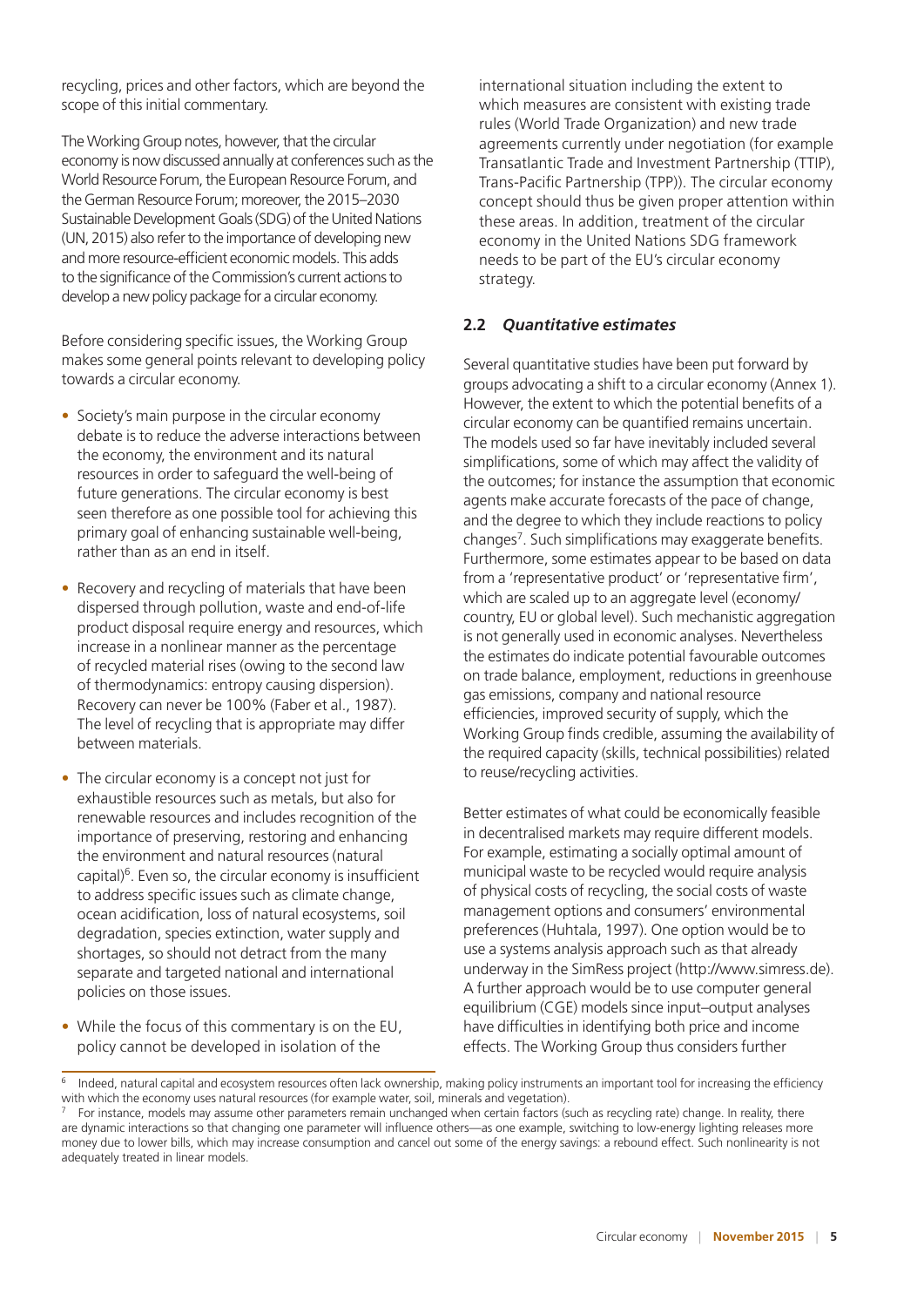research, to better characterise quantitative models for various aspects of circularity, a priority.

Such research also needs to incorporate insights from behavioural economics to inform the dynamic interactions of policy changes. Moreover, models so far have not dealt adequately with the transition phase, and it remains unclear how some of the long-established (and thus resistant to change) linear-economy structures can be reshaped towards a circular structure. Further aspects include potential effects on distribution of income, international trade and competitiveness—especially if Europe transforms its economy, but the rest of the world does not. A capital theory perspective (see, for example, Stephan, 1995) may be required to get better understanding of the costs and benefits of transforming economies into circular ones, and how different ways of financing the phase of transition affect the welfare of present and future generations.

Significant increases in employment are foreseen in the studies described in Annex 1. However, such employment opportunities may require further analysis. In particular, forecasts that a circular economy could help specific social groups (for example the unemployed or socially excluded youth) ignore the reality that the market can respond in many ways to a demand for more working hours. A circular economy would mean fundamental structural changes in industries, and the associated restructuring would require different kinds of skills in labour markets. For example, in repairing cell phones instead of buying new phones, additional staff (repair technicians) may be required but demand for others (for example salespeople,

factory workers) may be reduced. Moreover, under the current system where repair costs exceed replacement costs, initial pressures to shift towards repair and reuse without reform in circularity on design and production would risk driving down wages, as would more labourintensive production in relation to the use of capital and natural resources. Providing the human resources needed for a circular economy may require substantial shifts in education and training at all levels; university and business school curricula need to provide people who can design, manage and lead in a more circular economy; vocational training will need to be adapted to the emerging requirements for green jobs, and investments made in skills monitoring and forecasting (Vona et al., 2015).

#### **2.3** *Evaluating scarcity and assigning priorities*

While many of the advantages of a circular economy emerge from the structural changes towards greater efficiency and reduced environmental impact, security of supply remains an issue for a continent where internal resources are limited and import dependency is high. Furthermore, as already mentioned, the energy and resource effectiveness of recycling may differ between materials recycled. Deciding priorities in policy towards recycling may thus need to consider relative scarcities of specific elements as one of the relevant factors. Here, recent research has evaluated how resources for specific elements will last under business-as-usual, using systems-based dynamic models (Sverdrup et al., 2013; Sverdrup and Ragnarsdottir, 2014). This would seem to indicate that scarcities are imminent for several elements as shown in Table 1.

| <b>Element</b> | Business-as-usual burn-off time (years from 2011) | 50% recycle | 70% recycle |
|----------------|---------------------------------------------------|-------------|-------------|
| Nickel         | 42                                                | 42          | 209         |
| Copper         | 31                                                | 31          | 157         |
| Zinc           | 20                                                | 37          | 61          |
| Manganese      | 29                                                | 46          | 229         |
| Indium         | 19                                                | 38          | 190         |
| Lithium        | 25                                                | 49          | 245         |
| Tin            | 20                                                | 30          | 150         |
| Molybdenum     | 48                                                | 72          | 358         |
| Lead           | 23                                                | 23          | 90          |
| Niobium        | 45                                                | 72          | 360         |
| Helium         | 9                                                 | 17          | 87          |
| Arsenic        | 31                                                | 62          | 309         |
| Antimony       | 25                                                | 35          | 175         |
| Gold           | 48                                                | 48          | 71          |
| Silver         | 14                                                | 14          | 43          |
| Rhodium        | 44                                                | 44          | 132         |

*Table 1 Elements with burn-off times\* estimated at below 50 years in business-as-usual scenarios and life extensions at 50% and 70% recycling rates (Sverdrup et al., 2013)*

\* Burn-off time is defined as the estimated extractable resources divided by the present net extraction rate.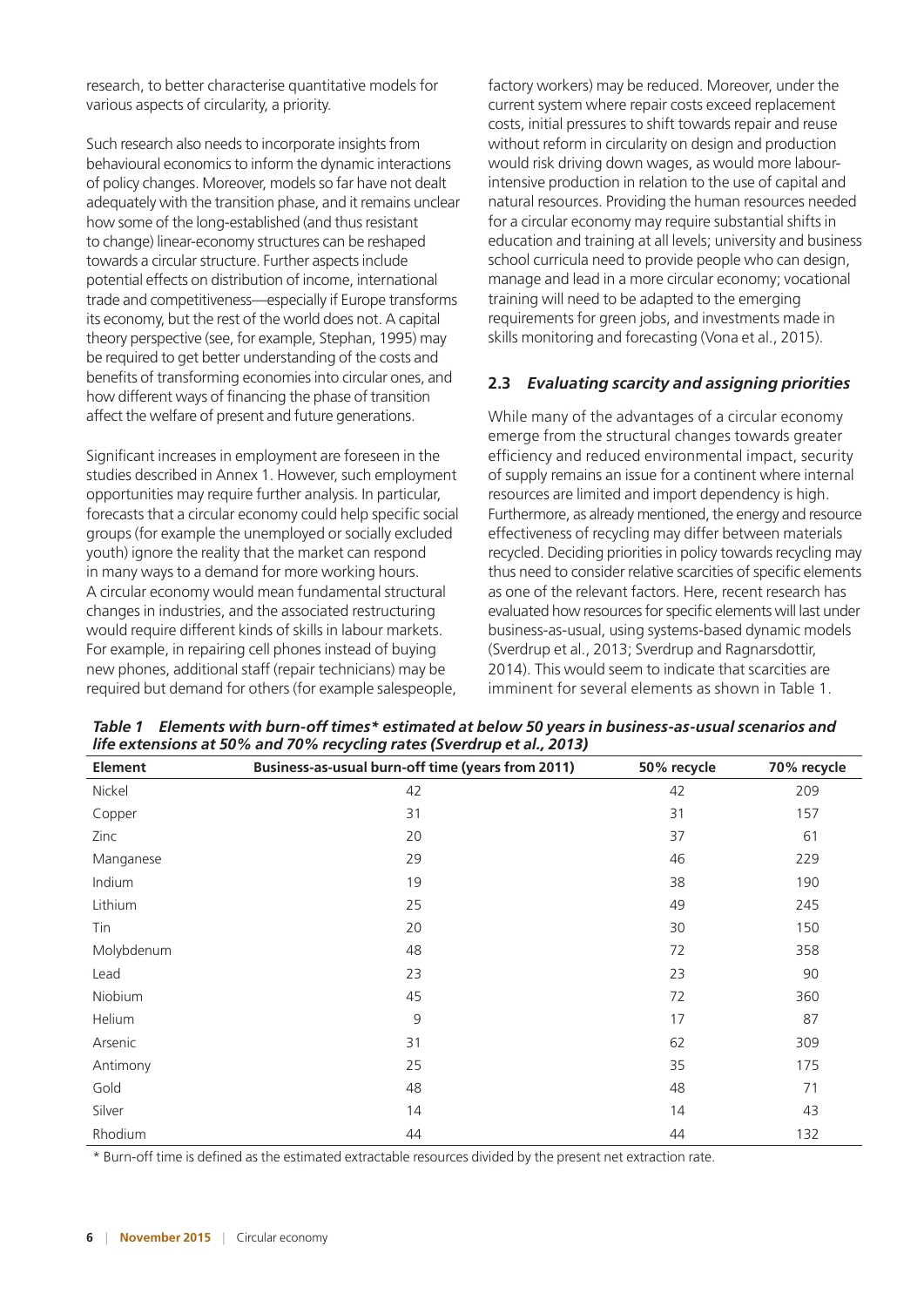However, similar conclusions were reached in earlier assessments (for example the Club of Rome's 'Limits to Growth' of over 40 years ago), and reflect that scarcity is affected by factors other than just physical quantities present in the geosphere. It may, for instance, be a reflection of how much effort companies and countries put into verifying reserves and how this effort depends on prices and rates of extraction. It may also be the case that it is only profitable to invest in proving resources to cover a few decades, in which case such estimates may not be a reflection of scarcity *sensu strictu*. Nevertheless, some of the currently estimated scarce elements are associated with low recycle rates and may be priority targets for enhanced recycling technology development (Sverdrup and Ragnarsdottir, 2014)8. The Joint Research centre (JRC, 2013) has also looked at which metals are critical to technologies required for a low-carbon economy<sup>9</sup>.

Potential scarcity in supply is clearly one factor in setting priorities for high recycling rates. Other factors may involve the energy reduction involved in recycling rather than production from ore: for example, aluminium needs 20 times more energy when processed from ore than from aluminium scrap (Sverdrup and Ragnarsdottir, 2014). The extent to which scarce elements can be substituted is another factor, while recycling rates are clearly also influenced by market prices (for example gold's global recycle rate is 96% compared with copper's 42% (Sverdrup and Ragnarsdottir, 2014)). Scarcity of exhaustible natural resources and optimal policies for specific elements is extensively covered in economics (for example Hamilton and Hardwick, 2014), and the implications of these and recent estimates such as those in Table 1 will be further considered in the next stages of this EASAC project.

#### **2.4** *Barriers: why does the linear economy stay linear?*

Promoting a circular economy requires an understanding of why the linear economy continues to be the dominant paradigm. The EC has pointed to several reasons why economies remain 'locked in' to a linear model (section 1). At a company level, some reasons it remains profitable for companies to pursue the linear economy model (even if overall impacts on society are negative) include the following:

• True costs of the company's operations (negative environmental and social impacts of operations

or financial costs associated with complianceenvironmental and social externalities) are not captured or made transparent.

- Ignoring the potential impact of cumulative effects of production and consumption (such as resource depletion, pollution, and climate change) on the firm itself.
- Market priorities for *short*-term profits and dividends to shareholders make it difficult to take the *long*-term perspective required for investments into resource efficiency and other aspects of circularity.

A key underlying factor is **prices**. The failure to incorporate all costs leads to prices that are too low and do not fulfil their theoretically essential roles of providing information on scarcity, coordinating between supply and demand, or providing full monetary compensation for *all* the goods and services that are used when consuming and producing. The evolution of linear economies has been, *inter alia*, driven by these market failures and the fact that prices typically do not tell the 'ecological truth'. Measures to promote the circular economy model may thus be seen as being at odds with that long-established paradigm. Moreover, efforts needed to establish a circular economy model through price policies (such as taxes and subsidies, or by more truthful pricing) are seen, not as an essential adjustment to an inherently flawed and unsustainable economic model, but as a burden to society.

An inherent political weakness is that debate on the costs of a circular economy versus a linear economy seldom includes complete disclosure of the linear economy's inbuilt assumptions. If the *true* cost of the circular economy model (embedding all externalities into prices) were compared with the *true* cost of the linear economy model (which currently excludes most externalities), then a proper comparison of the costs for pursuing a circular economy over a linear economy could be made. This would be transparent for both producers and consumers and would assist in understanding value chains, and the value to society and the environment from changing to a circular economy model. It is thus a fundamental condition for decision-making to 'get the prices right' through internalising environmental and social costs, and through full-cost assessment in terms of the life cycles of products. With correct pricing, the linear economy should automatically evolve towards a circular economy model, which would be an iterative and interacting system; this is in contrast to the linear economy, which lacks feedback and is thus more rigid and risky.

<sup>&</sup>lt;sup>8</sup> For example the Commission is looking into the options for recovery of phosphorus in view of the limited and finite nature of supplies (EC, 2015).

<sup>9</sup> For example, dysprosium for hybrid and electric vehicles and wind turbines. Other key materials included lithium, neodymium, praseodymium, cobalt, tellurium, indium, tin, gallium, platinum, terbium and europium.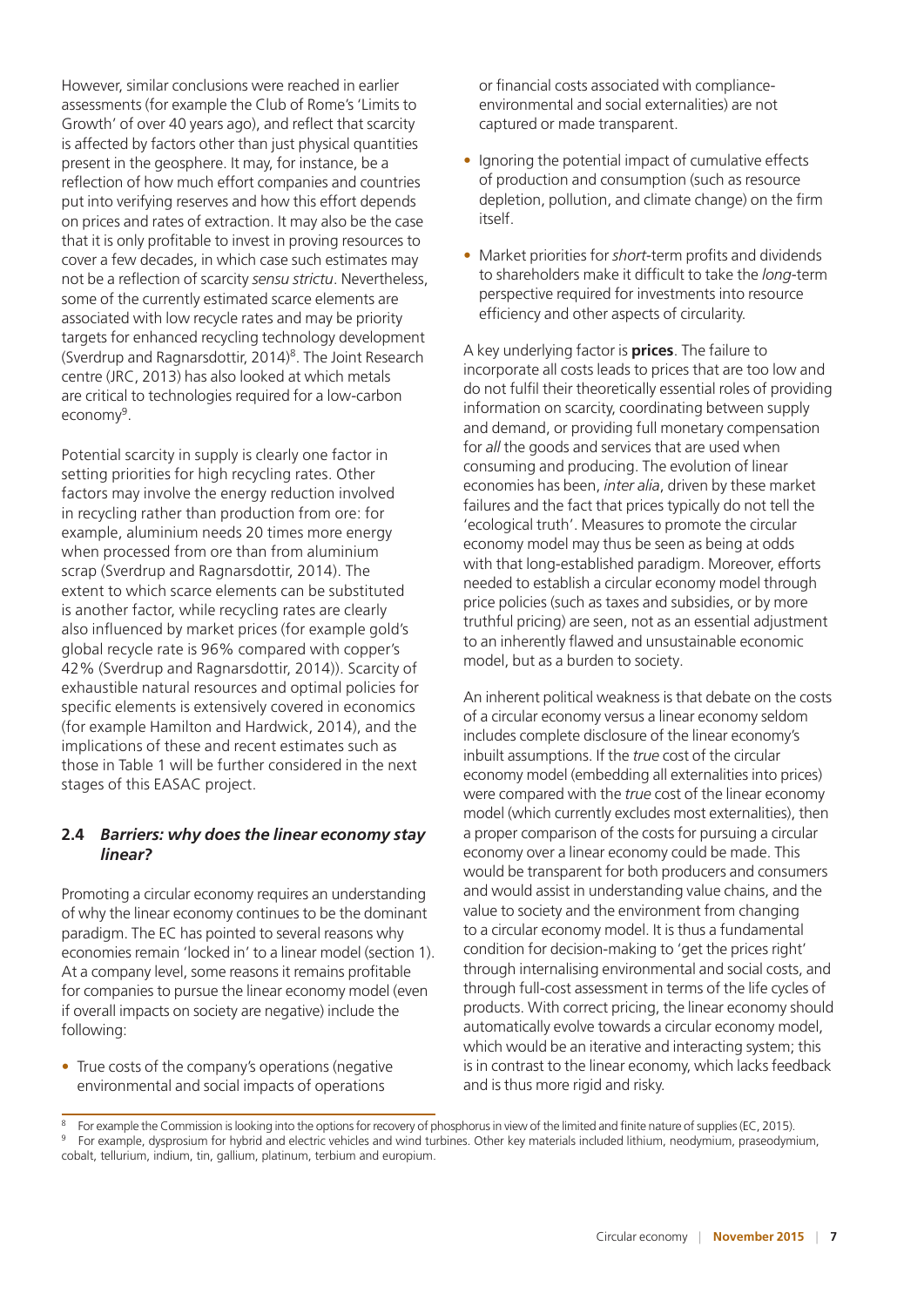A circular economy aims to maximise the added value of products and services in the economic value chain, both to minimise residual waste and to ensure that resources can stay longer within the economy. A central tenet is thus that the life of products will be extended through repairs or updating instead of throwing away and replacing with a new model. However, in the current linear economy it can be more expensive to recondition or refurbish a product than to purchase a new product. Moreover, the market for return for reconditioning (rather than disposal) is still poorly developed. One of the main stumbling blocks for achieving circularity is the lack of product take-back schemes and industrial infrastructure to reuse by-products. Moreover the potential value recoverable by materials recycling can be very low<sup>10</sup>. Solutions include reforming national and international recycling systems to enable more streamlined collection and reprocessing of materials. Opportunities can then arise for higher value re-manufacturing. To overcome these weaknesses, value networks need to be established and built on intelligent reverse logistics and facilitative product/material asset management to help support business models that capture resource value from the production phase, through markets for secondary materials, to the consumption phase.

Other barriers include the following:

- Lack of indicators and targets at EU/national level, and lack of a coherent policy framework and supportive regulation. Such uncertainty on the scale and direction of future regulations may be a particular barrier for entrepreneurs. And clear 'game rules' for markets are a priority in any transformation towards a circular economy.
- Existence of skills gaps in the workforce and lack of circular economy programmes at all levels of education;
- Lack of investment and long pay-back periods;
- Collection and local recycling facilities in rural areas. where inefficient systems can carry high energy and resource penalties; this may therefore require very different approaches to those used in urban areas.

Moreover, patterns in consumer attitudes and behaviour are also the source of barriers:

• Many industries are based on increasingly fast turnaround driven by fashion rather than obsolescence (typified by fast fashion in clothes and electronic

devices). Trends to a more cyclical structure focused on longevity, may thus face resistance—not just from consumers used to this rapid change, but also from the large number of powerful stakeholders associated with globalised production, trade, media and advertising, which are committed to the linear model;

- Market signals may be inadequate or unstable and not provide the necessary incentives to consumers to shift behaviour;
- Lack of information/awareness (on alternative options and economic benefits).

#### **2.5** *Competitiveness considerations*

Studies in support of a circular economy (Annex 1) see potential for improved competitiveness:

- Since there are wide differences in resource efficiency between EU Member States, addressing this internal resource productivity gap could stimulate technological innovation, boost employment in the fast developing 'green technology' sector and benefit consumers through more sustainable products.
- Global competition for resource security is increasing while the concentration of resources (particularity critical raw materials) outside the EU makes industry dependent on imports and vulnerable to high prices, market volatility and political situations in supplier countries. The lower demand for new resources in a circular economy thus reduces these business risks, at least to some extent.

A further theoretical advantage is the potential for increased competitiveness of companies, which are required to comply with trend-setting environmental regulations. This 'Porter hypothesis' argues that initial costs of more environmentally friendly production methods would provide an advantage through better competitiveness in export markets. Recent reviews (Ambec et al., 2013) suggest that the evidence for the 'weak' version of the Porter hypothesis (that stricter environmental regulation leads to more innovation) is fairly clear and well established. Empirical evidence on the 'strong' version of the Porter hypothesis (that stricter regulation enhances business performance) remains mixed, but with more recent studies providing clearer support. If there are advantages for companies to be in the forefront when the production system is transformed

<sup>10</sup> The commodity value of a used PC (which costs €1,100 new) is only €8.60 (UNEP, 2013). This low return is also under pressure because of the additional costs of collection and processing. However, if recovery is simplified by better product design that incorporates the end-of-life stage, higher-value materials can be recovered, contributing to economic viability.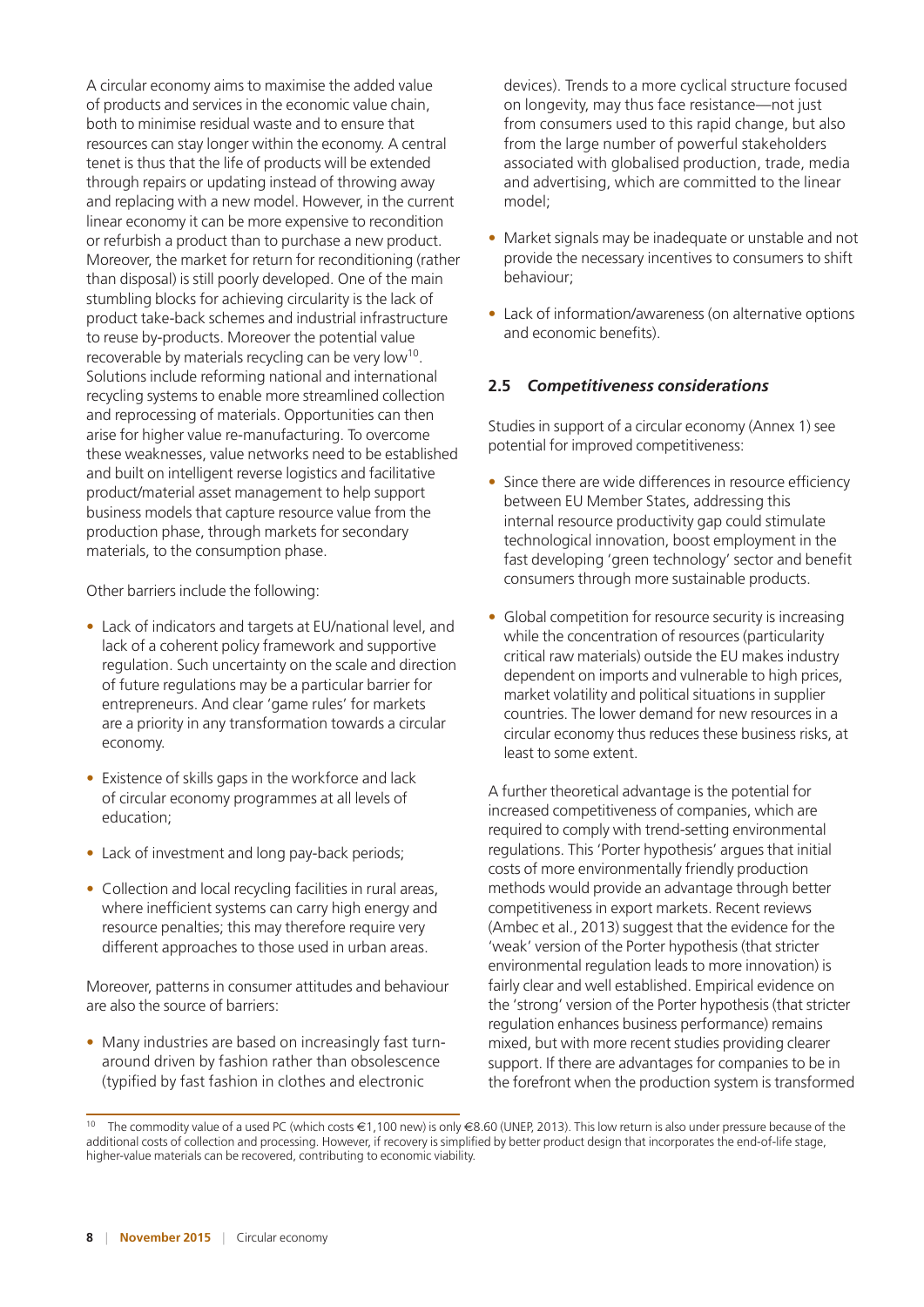into a circular economy, this suggests it may also be an advantage for a country to use measures to stimulate change in this way.

However, overall impacts on competitiveness will also depend on several key aspects. These include the degree of internationalisation of circular-economyrelated measures; interactions between trade and domestic policies; and they will depend on the necessary regulations for developing a circular economy substituting/replacing (rather than adding to) existing regulations and associated costs of compliance.

In particular, there is the question of how circular economy measures that take place just within the EU would interact with two basic principles that have led to the current globalised market with many (and increasing numbers) of multilateral agreements on trade. The principle of specialisation being a driver of productivity growth goes back to Adam Smith, and local market restrictions could hamper this. For instance, if circularity restricts the ability to work with the 'best-in-the-world' and limits to local suppliers, nominal wages could be lowered and prices raised.

A second principle – that of comparative advantage – underpins the global moves to free trade, and could interact with circular economy measures. Sorting of materials to be recycled or reused, particularly plastics and textiles, can be very labour intensive and is therefore best done in low-wage countries (as long as transport costs do not outweigh this advantage). On the other hand, recycling of appliances and electronics is subject to substantial economies of scale, and is best concentrated in a few, large centres. Moreover, the demand for recycled materials relative to virgin material may vary with the material, and may be greater for some materials in developing countries than in developed countries. Consequently, recycling within a Member State and even recycling within the EU may be more expensive than recycling were it to be conducted globally, and for certain items the costs may be prohibitive. If only one locality (at national or regional scale) introduces special measures, this may thus raise the costs of circularity considerably. Ignoring such implications in pursuing circularity within the EU could lead to a reduction in international trade, and even autarky if circularity were to be strictly applied to all custom unions, hampering the ability to exploit comparative advantage with potential implications for economic growth in both rich and poor countries.

These considerations suggest that the circular economy should not be considered a *locally* circular economy and that the aim should be global circularity. In parallel with EU-wide measures, the concept should therefore be encouraged internationally (including through the United Nations Sustainable Development Goals fora) and in international trade negotiations, as already mentioned (section 2.1).

#### **2.6** *New indicators*

Economic indicators based on traditional national accounts such as GDP do not provide a means of measuring the efficiency with which resources are used, and new indicators that are more consistent with sustainable development are under discussion<sup>11</sup>. An increasingly important task for statistical agencies and companies will thus be to measure and follow material flows, not only in money terms when materials change ownership, but also in weights, possibly also in time and space.

Indicators relevant to the circular economy could use domestic material consumption as a measure of the total amount of materials directly used by an economy. When the economy grows at the same time as domestic material consumption is decreasing, 'absolute decoupling' of resource use from economic growth is observed. A widely used indicator in the Organisation for Economic Co-operation and Development (OECD) and G8 context<sup>12</sup> is 'resource productivity', which is measured by the ratio of GDP to domestic material consumption. Economy-wide material flow analysis provides an aggregate overview of annual material inputs and outputs of an economy. In contrast to GDP, which measures production and consumption market activities in monetary terms, the material flow analysis measures these activities in physical terms (tonnes).

EMF (2015b) summarises indicators that can be used now to measure an economy's current performance and to inform policy (Table 2). However, setting regulatory targets based on new indicators has significant implications and care needs to be taken to ensure that the indicators are appropriate to the policy objectives. Moreover, some of the indicators in Table 2 use physical measures (tonnes of material) mixed with monetary measures (GDP). Such simplistic measures (for example waste per GDP output) fail to consider the different environmental impacts of different wastes, which should be considered if environmental policy is to be informed.

<sup>11</sup> For example, the human development index (http://hdr.undp.org/en/content/human-development-index-hdi); the United Nations Open Working Group for the United Nations 2015–2030 Sustainable Developing Goals (Happiness: Towards a New Development Paradigm. Report of the Kingdom of Bhutan. NDP Steering Committee). Also 'New development indicators beyond GDP' (Fiorimonti, 2013; Costanza et al. 2014; Ragnarsdottir et al., 2014), and the European 'Beyond GDP' initiative (http://ec.europa.eu/environment/beyond\_gdp/index\_en.htm[l\)](http://ec.europa.eu/environment/beyond_gdp/index_en.html), which is related to the EU regulation on European environmental economic accounts, COM (2010)132 final http://unstats.un.org/unsd/envaccounting/ceea/meetings/ninth\_meeting/UNCEEA-9-Bk5.pdf. <sup>12</sup> See, for example,<http://www.oecd.org/env/waste/47944428.pdf>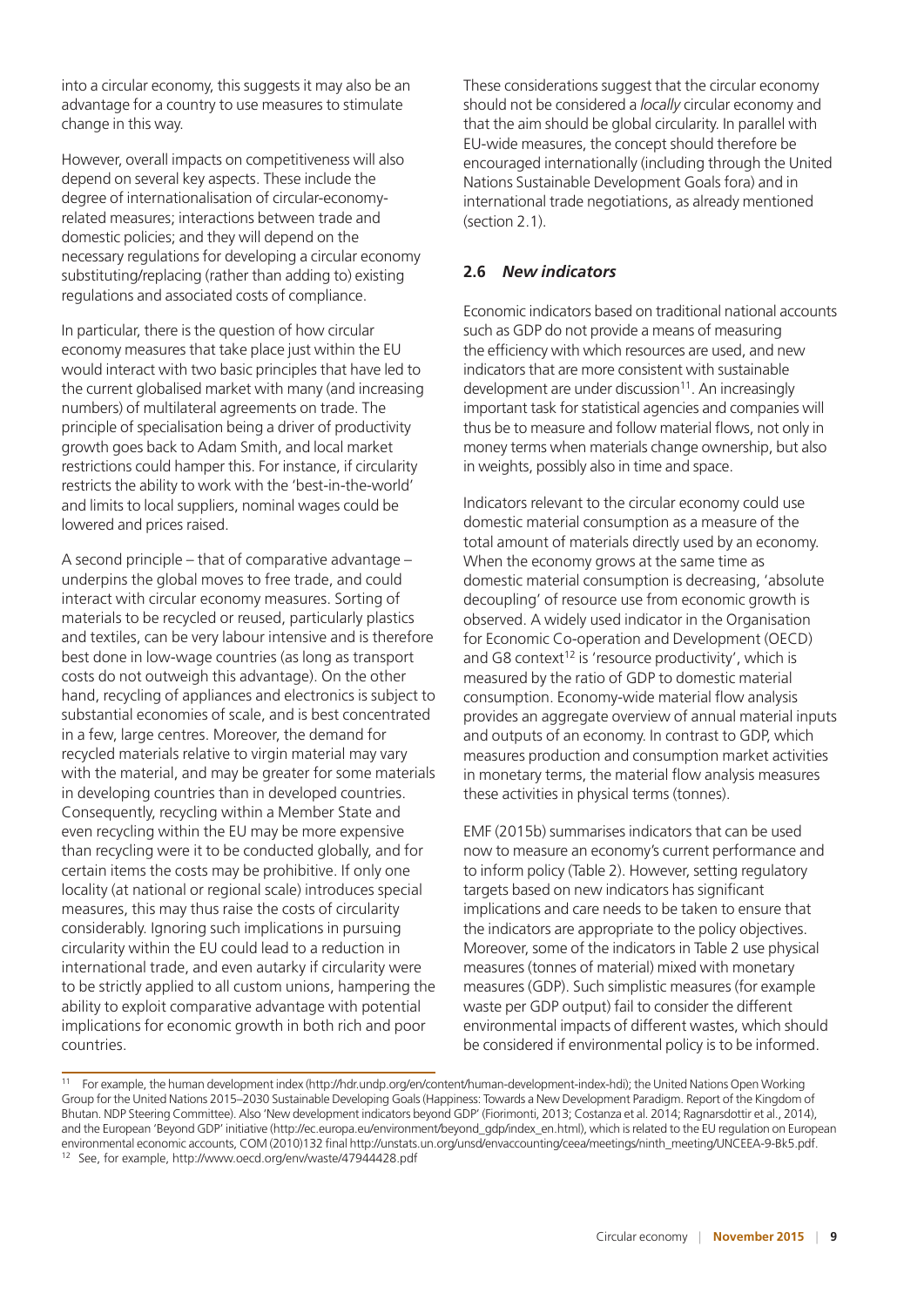| <b>Scope</b>                        | Indicator                                                                     |
|-------------------------------------|-------------------------------------------------------------------------------|
| Resource productivity               | GDP per kilogram domestic material consumption                                |
| Circular activities                 | Recycling rate                                                                |
|                                     | Eco-innovation index (index from green investment, employment, patents, etc.) |
| Waste generation                    | Amount of waste per GDP output                                                |
|                                     | Amount of municipal waste per capita                                          |
| Energy and greenhouse gas emissions | Share of renewable energy                                                     |
|                                     | Greenhouse gas emissions per GDP output                                       |

*Table 2 Indicators of circularity in an economy (EMF, 2015b)*

EASAC intends to consider this aspect in more detail in the next phase of its work on the circular economy.

#### **2.7 General policy considerations**

A basic tenet of the circular economy is that the resourceflow systems that underpin design models need to be re-engineered. There is no point designing a product for disassembly if take-back mechanisms are lacking to recover component parts effectively. This requires new policies and market levers to incentivise the designing out of waste, but greater transparency across supply chains is also required so that end-of-life products and materials can be effectively tracked and recaptured. Such changes require innovation and investment in technologies, organisation, education, society, finance methods and government policies. Changes are needed throughout the value chains—from extraction processes, material and product design and production processes to new business and market models, and from new ways of turning waste into a resource to new modes of consumer behaviour. The Internet of Things and the acceleration in artificial intelligence capabilities is constantly transforming industry processes and manufacturing through digitisation, electrification and automation. A circular economy thus needs to be flexible enough to be able to move and adapt with the quickening pace of new developments in this technological arena.

Initial EC proposals included quantitative targets for recycling rates (percentages) or resource use/energy efficiency; these also feature in recommendations from the EP<sup>13</sup>. These have the advantage of contributing directly to the objectives of a circular economy, and of being measurable. However, setting targets that are not justified by analyses on benefits and costs (including social costs associated with externalities such as environmental damages) may lead to inefficient use of resources, at odds with the ultimate target of a circular economy. Ideally, economic policy instruments should be used to price externalities; when the market prices

of inputs (nature's services, human services) signal the true social and natural costs, companies themselves can choose optimal technologies (including product design, recycling or abatement of pollution) to minimise the costly environmental burden. If the key concern is the depletion of natural resources and environmental damages, then the correct pricing of (non-renewable) natural resources and the use of environmental/ecosystem services (for example, environment as a waste sink) necessitate fiscal policies that incentivise 'good' and penalise 'bad' behaviours (see Sterner and Coria (2012) for an analysis of various instruments). If there are positive externalities related to recycling (Huhtala, 1999a), subsidies could be used.

This policy model based on correct pricing should be the long-term driver of moves towards a circular economy, but different valuation methods have different strengths and weaknesses, data gaps remain and it is not currently possible to implement such objective economic measures to drive a shift from linear to circular economic structures. Starting the shift in transforming the linear to a more circular and ultimately sustainable economy will thus require the setting of incentives through price changes and regulations. Where internal targets and standards incur transition costs not borne outside the EU, the question also arises of how to protect domestic industries from international competitors unaffected by such policies. It may thus be necessary to evaluate policy instruments such as World Trade Organizationcompliant border adjustment measures. Furthermore, if standards (for example recycled content of material input) should be used to promote recycling, it is important to harmonise standards in economically meaningful ways to take into account heterogeneity in abundance/scarcity of resources by region, etc. (Huhtala and Samakovlis, 2002). Research should also continue internationally into a system of resource pricing to account for their environmental damage and depletion rates (following on from the previous NEEDS work (New Energy Externalities Development for Sustainability; [www.needs-project.org](http://www.needs-project.org)) on monetary evaluation of externalities).

<sup>&</sup>lt;sup>13</sup> The Environment Committee called for binding waste-reduction targets, revamped eco-design legislation and measures to break the link between growth and use of natural resources. Specifically included were waste-reduction targets for municipal, commercial and industrial waste; application of the 'pay as you throw' principle; targets for recycling and preparation for reuse to be raised to at least 70% of municipal solid waste and 80% of packaging waste by 2030; incineration to be strictly limited by 2020 to non-recyclable and non-biodegradable waste; and a reduction of all landfill waste.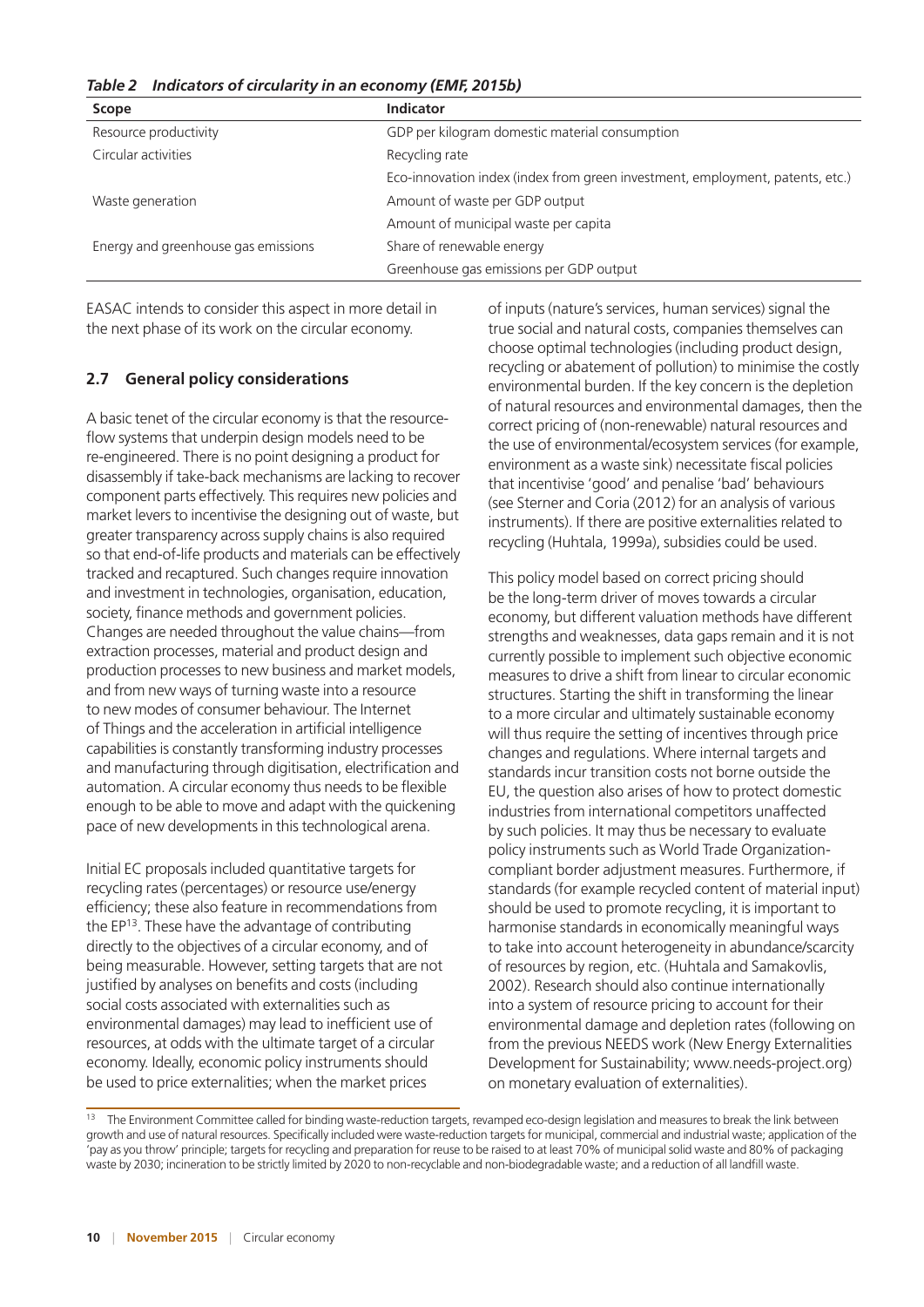A key concept is eco-design, as recommended by the EP, which advocates a review of eco-design legislation by the end of 2016, broadening its scope and covering all product groups. Eco-design aims for longer-lived products and to develop those products in such a way that the product can be disassembled at the end of life and parts can be individually reused, as well as considering the environmental impact of materials used. Promoting eco-design requires adequate coverage of eco-design principles and practice in design and engineering education. New approaches may be required to support a transition to a circular economy; for example some new fields of eco-design may include (Irwin, 2015) 'design for service' (moderate change for existing paradigms and systems), 'design for social innovation' (significant change for emerging paradigms and systems) and 'transition design' (radical change for future paradigms and systems).

Other policy challenges relate to making society (public and private sectors) more aware of the direct and indirect effects of all waste streams (the externalities or embedded costs), the scarcity of materials and the moral imperatives to address inter-generational equity in decision-making both at the home/domestic level and at the work/business level, to better understand the underlying drivers for a circular economy. The required shifts to a circular economy will also involve more innovative leasing and rental contracts, different attitudes to possession, the introduction of lending and sharing schemes as well as collective insurance schemes that offer cover for repaired goods and products containing used parts.

In the wider context of education or lifelong learning, policies that encourage up-skilling, training and skills sharing will be required as the nature of the circular economy is dynamic and changing with new ideas. As mentioned previously, industry training networks need to deliver the required skills sets and business courses needed for a resource-efficient and low-carbon economy.

#### **2.8** *Policy instruments*

A range of policy instruments are available which can be applied to increase resource efficiency (see Annex 3).<sup>14</sup> These can be categorised as follows:

• Regulatory instruments including laws and directives.

- Economic instruments, including environmental taxes, fees and user-charges, certificate trading, refunded emission payments, environmental financing, green public procurement, deposit and refund schemes and subsidies.
- Research and educational instruments, including funding or incentives for research and development, and education and training.
- Cooperation instruments, for example technology transfer and voluntary agreements.
- Informational instruments, including eco-labelling, sustainability reporting, supply chain reporting, environmental profit and losses labelling, natural capital reporting, information centres, consumer advice services, environmental quality targets and environmental monitoring.

In this initial commentary, the Working Group has not conducted an assessment of the advantages and disadvantages of specific detailed policy options but has three general comments, as follows.

Firstly, on the question of subsidies as a policy instrument, there is a substantial literature in environmental economics showing that subsidies are often inferior to tax and other instruments. There are cases when subsidies may be effective instruments but the reasons should be clearly stated.

Secondly, the importance of the role of the waste management regime in driving (or potentially hindering) transition to a circular economy is recognised both in EC and in EP considerations, but EASAC notes that a critical issue is how to set the regulations and criteria for determining when recycled waste ceases to be treated as waste and becomes a resource, raw material or product. Currently only three EU regulations have established such criteria (for some scrap metal, glass cullet and copper scrap), yet technology and the industry are allowing a much wider range of materials to be recycled.15 A priority will be to ensure that future regulations do not impede the full deployment of available technologies and development of new businesses.

Thirdly, valuable case studies already exist within the EU and its industries<sup>16</sup>.

EASAC will address these and other issues in later, more detailed reports on the circular economy.

See Sterner and Coria (2012) for a full introduction to this subject. An Irish example is available from the COMHAR Sustainable Development Council: Making the Case for Resource Efficiency in Ireland and Options for Taking it Forward by Eoin.McLoughlin@environ.ie, Policy Paper, December 2011. <sup>15</sup> Important sectors of the recycle industry already include paper, glass, plastic, rubber and end-of-life tyres, non-ferrous material and aluminum packages, ferrous material and steel packages, wood, textiles, electric and electronic equipment, batteries and accumulators, used mineral oils, animal and vegetable oils, organic fraction from municipal solid waste, sewage sludge, inert wastes from construction and demolition, end-of-life vehicles. <sup>16</sup> One example is industrial parks that operate as systems oriented to resource efficiency. For example in Kalundborg, Denmark, the basic industry is an oil refinery, but associated with that are many industries that use surplus heat or resources: greenhouses, a district heating system, sulphuric acid production, pharmaceutical industry, power plant, fertiliser production, gypsum plasterboard production, fish farming and ashes used in cement. Similar philosophies have been applied in the Kawasaki (Japan) eco-town.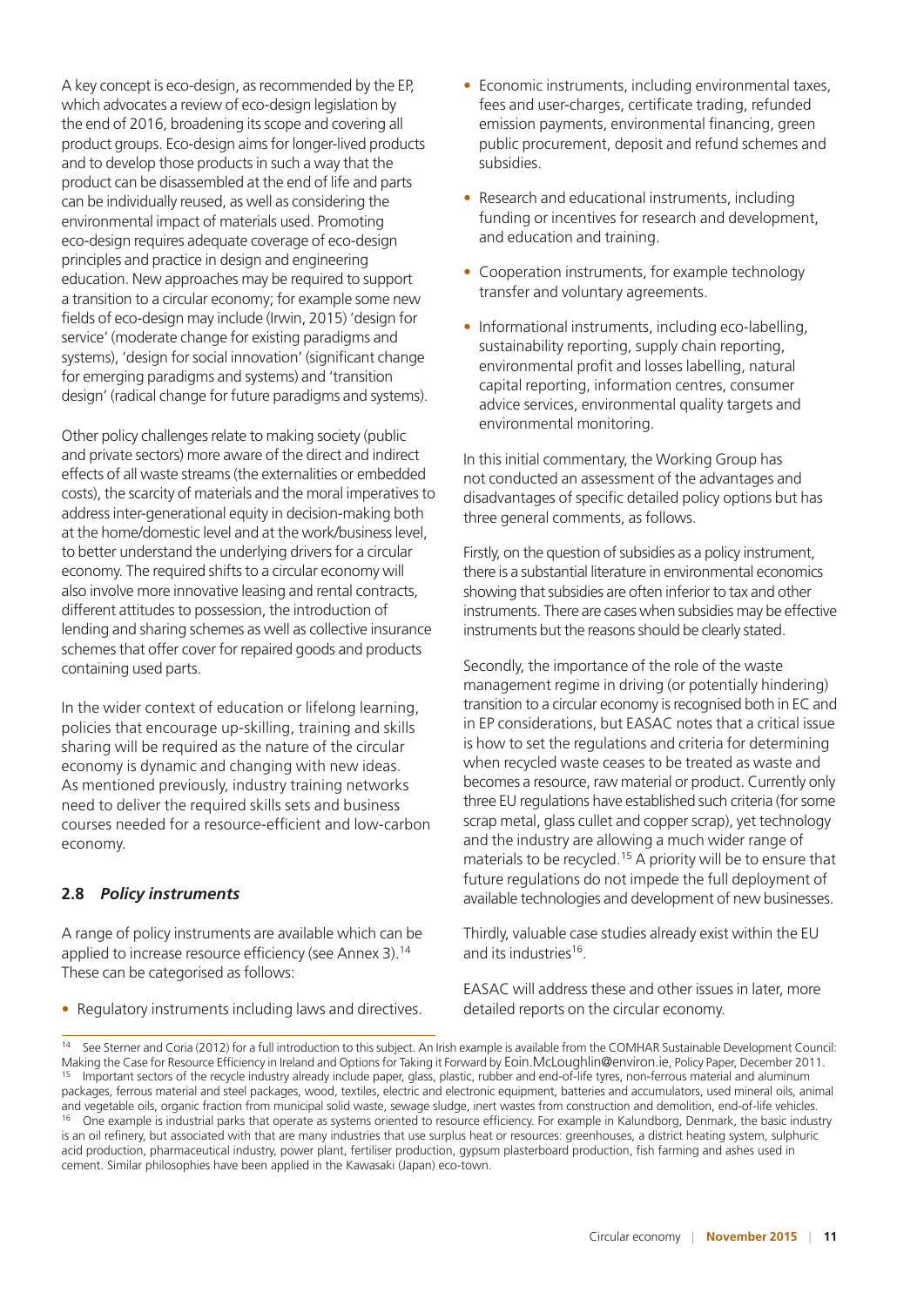## **References**

Ambec S. et al. (2013). The Porter hypothesis at 20: can environmental regulation enhance innovation and competitiveness? Review of Environmental Economics and Policy<http://dx.doi:10.1093/reep/res016>

Angrick M. et al. (eds) (2013). *Factor X. Re-source - Designing the Recycling Society*. Springer.

Boulding K. (1966). The economics of the forthcoming Spaceship Earth.

Club of Rome (2015). The circular economy and benefits for society. Swedish case studies show jobs and climate as clear winners.

Costanza R. et al. (2014). Development: time to leave GDP behind. *Nature* **505**, 282–285.

EC (2011a). A resource-efficient Europe – flagship initiative under the Europe 2020 Strategy. COM(2011) 21

EC (2011b). Road map to a more resource efficient Europe. SEC(2011) 1067

EC (2014). Towards a circular economy: a zero waste programme for Europe Brussels, 25.9.2014 COM(2014) 398 final/2

EC (2015). Circular approaches to phosphorus; from research to deployment.

EEA (2013). Managing municipal solid waste. EEA Report 2/2013.

EEB (2014). Advancing resource efficiency in Europe (indicators and waste policy scenarios to deliver a resource efficient and sustainable Europe).

EMF (2011). Towards the circular economy. Economic and business rationale for an accelerated transition.

EMF (2013a). Towards the circular economy. Opportunities for the consumer goods sector.

EMF (2013b). Towards the circular economy: economic and business rationale for an accelerated transition.

EMF (2014). Towards the circular economy: accelerating the scale up across global supply chains.

EMF (2015a). Growth within: a circular economy vision for a competitive Europe.

EMF (2015b). Delivering the circular economy – a toolkit for policymakers.

EP (2015). European Parliament Environment Committee. Resolution on circular economy, 17 June 2015.

EREP (2013). European Resource Efficiency Platform Manifesto & Policy Recommendations [http://ec.europa.](http://ec.europa.eu/environment/resource_efficiency/index_en.htm) [eu/environment/resource\\_efficiency/index\\_en.htm](http://ec.europa.eu/environment/resource_efficiency/index_en.htm)

Dasgupta P. and Heal G. (1979). *Economic Theory and Exhaustible Resources*. Cambridge University Press.

Faber M. et al. (1987). *Entropy, Environment and Resources*. Springer.

Fioramonti L. (2013). *Gross Domestic Problem. The Politics Behind the World´s Most Powerful Number*. Zed Books, London.

Hamilton K. and Hartwick J. (2014). Wealth and sustainability. *Oxford Review of Economic Policy* **30** (1), 170–187

Hoekstra A. and Wiedmann T. (2014). Humanity's unsustainable environmental footprint. *Science* **344** (6188), 1114–1117

Huhtala A. (1997). A post-consumer waste management model for determining optimal levels of recycling and landfilling. *Environmental and Resource Economics* **10**, 301–314

Huhtala, A. (1999a). Optimizing production technology choices: Conventional production vs. recycling. *Resource and Energy Economics* **21**, 1–18

Huhtala, A. and E. Samakovlis E. (2002). Does international harmonization of environmental policy Instruments make economic sense? *Environmental and Resource Economics* **21**, 259–284

Irwin T. (2015). Redesigning a design program: how Carnegie Mellon University is developing a design curricula for the 21st Century. *Solutions* **6** (1), 91–100

JRC (2013). Critical metals in the path towards the decarbonisation of the EU Energy Sector. https://setis. ec.europa.eu/system/files/Critical%20Metals%20 Decarbonisation.pdf

Mäler K. (1974). *Environmental Economics*. John Hopkins University Press.

OECD (2011). Towards green growth.

Ragnarsdottir K. et al. (2014). Beyond GDP. Exploring the hidden links between geology, economics and wellbeing. *Geoscientist* **24** (9), 12–17

Rockström J. et al. 2009. A safe operating space for humanity. *Nature* 461: 472-475.

Smith V. (1972). Dynamics of waste accumulation: disposal versus recycling. *Quarterly Journal of Economics* **86**, 601–616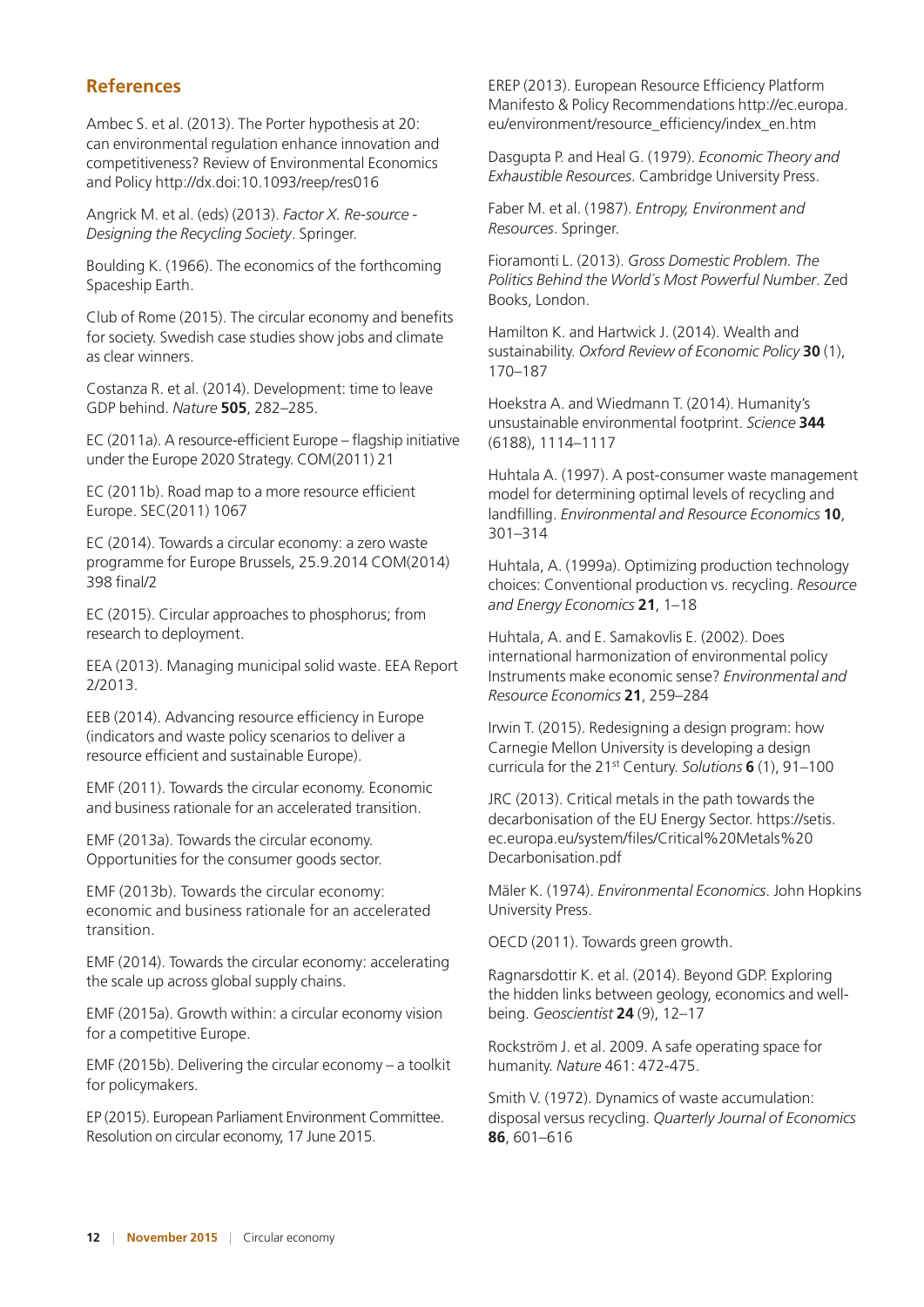Stephan G. (1995). *Introduction into Capital Theory*. Springer Verlag, Heidelberg.

Sterner T. and Coria J. (2012). *Policy Instruments for Environmental and Natural Resource Management*, 2nd edition. Routledge, RFF Press New York.

Steffen W. et al. (2015). Planetary boundaries: guiding human development on a changing planet. *Science* **347**, 6223

Sverdrup H. and Ragnarsdottir K. V. (2015). Natural resources in a planetary perspective. *Geochemical Perspectives* **4** (2), 150 pp

Sverdrup H. et al. (2013). Peak metals, minerals, energy, wealth, food and population; urgent policy considerations for a sustainable society. *Journal of* 

*Environmental Science and Engineering* **2** (4B), 189–222

UN (2015). Transforming the world by 2030. A new agenda for global action. Goal 12.

UNEP (2012). Global Environmental Outlook 5.

UNEP (2013). Recycling from e-waste to resources. [www.](http://www.unep.org/pdf/Recycling_From_e-waste_to_resources.pdf) [unep.org/pdf/Recycling\\_From\\_e-waste\\_to\\_resources.pdf](http://www.unep.org/pdf/Recycling_From_e-waste_to_resources.pdf)

Vona, F. et al. (2015). Green Skills, NBER Working Paper No. 21116<http://www.nber.org/papers/w21116.pdf>

Wuppertal Institute (2006). Policy instruments for resource efficiency. [http://www.scp-centre.org/](http://www.scp-centre.org/fileadmin/content/files/publications/GTZ-CSCP-PolicyInstrumentsResourceEfficiency.pdf) [fileadmin/content/files/publications/GTZ-CSCP-PolicyInstr](http://www.scp-centre.org/fileadmin/content/files/publications/GTZ-CSCP-PolicyInstrumentsResourceEfficiency.pdf) [umentsResourceEfficiency.pdf](http://www.scp-centre.org/fileadmin/content/files/publications/GTZ-CSCP-PolicyInstrumentsResourceEfficiency.pdf)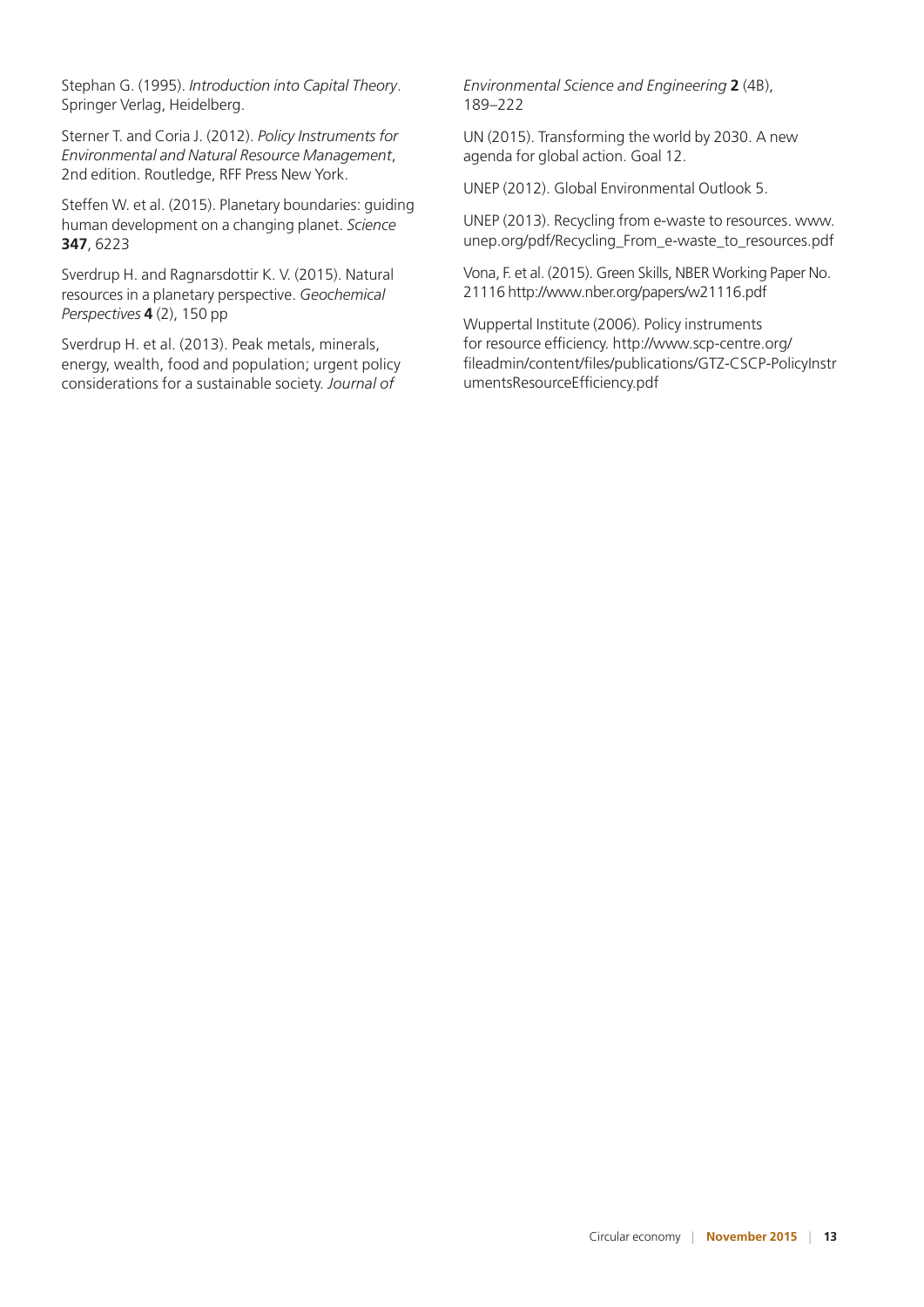## **Annex 1 Recent studies supporting a circular economy**

**The European Environment Bureau** (EEB, 2014) developed different scenarios for future waste and resources targets for textile reuse, municipal solid waste recycling and for food waste, under 'modest', 'medium' and 'ambitious' scenarios. Employment opportunities ranged from 634,769 (modest) to 747,829 (ambitious) by 2025; carbon dioxide reductions from about 260 million tonnes to about 330 million tonnes, as well as reductions in water, fertiliser and pesticide use. Monetary estimates of the value of the carbon dioxide reductions ranged from €2.5 billion to €12 billion.

The **Ellen MacArthur Foundation** (EMF, 2013a; 2013b; 2014) estimated the overall economic impacts in the EU towards 2025 as annual net material cost savings of \$380 billion (transition scenario) and \$630 billion (advanced scenario), involving a 19–23% reduction in input costs. Studies focusing on product-level analysis include

- food and beverage: potential of \$1.5 billion per year income stream from waste;
- packaging offers potential profit of \$200 per tonne of plastic collected for recycling;
- mobile phones cost halved if phones were easily disassembled and recycled.

The EMF's most recent analysis looked at how the circular economy could affect food, mobility and the built environment, which together account for 60% of EU household costs (EMF, 2015a). It concludes that a circular economy would increase European competitiveness and deliver better social outcomes than a linear economy; for example:

- overall benefits of  $\in$  1.8 trillion by 2030 (double those expected from current development paths);
- average disposable income for EU households would increase by €3000 and GDP by 11% by 2030 (compared with €2700 and 4% respectively in current development paths);
- cost of time lost to congestion would decrease by 16% by 2030; carbon dioxide emissions would halve by 2030; primary material consumption could drop 32% by 2030 and 53% by 2050.

A policy toolkit for policy making has also been published (EMF, 2015b).

In a study of the **Swedish economy,** the Club of Rome (2015) projected that by 2030

- increasing energy efficiency by 25% would reduce CO<sub>2</sub> emissions by 28%, create approximately 20,000 jobs (+0.5%) during a retro-fitting period and improve the trade balance by 0.2% of GDP;
- increasing the percentage of renewable energy in the energy mix to 75% would halve  $CO<sub>2</sub>$  emissions, create about 5000 jobs (+0.1%) and improve the trade balance by approximately 1% of GDP;
- organising manufacturing towards a circular economy (25% increase in material efficiency, half of virgin materials replaced by secondary materials, doubling the lifetime of long-lived consumer products) would cut carbon dioxide emissions by about 10%, create 50,000 jobs (an increase of 1–2%) and increase the trade surplus (more than 2% of GDP).

Concerning **business, EREP** (2013), based on experience of successful initiatives, saw 19 significant opportunities:

- In the production phase. Sustainable sourcing standards, voluntary schemes led by industry and retailers, and industrial symbiosis to provide markets for by-products.
- In the distribution phase. Improving information on the resources contained in products and how they can be repaired or recycled, referred to in the recommendations of the Platform as a 'product passport'. And
- In the consumption phase. Collaborative consumption models based on lending, swapping, bartering and renting products; and product service systems to get more value out of underutilised assets or resources (for example cars, tools, lodging).

EREP also emphasised the importance of design of production processes, products and services. Products can be redesigned to be used longer, be repaired, upgraded, remanufactured, or eventually recycled, instead of being thrown away. Production processes can be based more on the reusability of products and raw materials, and the restorative capacity of natural resources, while innovative business models can create a new relationship between companies and consumers. Specific business strategies included the following:

- reducing material quantity required to deliver a particular service (light-weighting);
- lengthening products' useful life (durability);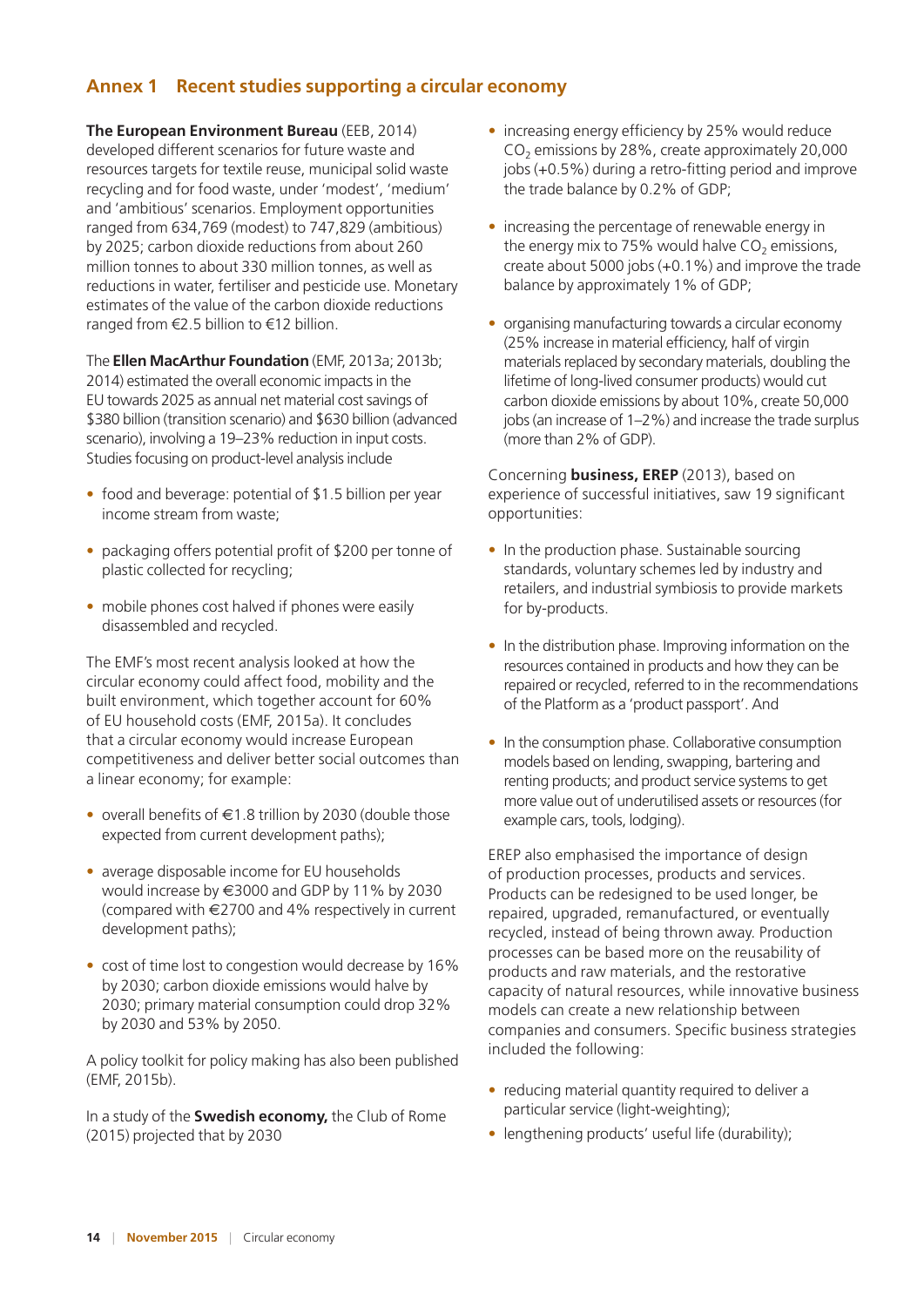- reducing the use of energy and materials in production and use phases (efficiency);
- reducing the use of materials that are hazardous or difficult to recycle in products and production processes (substitution);
- creating markets for secondary raw materials (recyclates) through standards, public procurement, etc.;
- designing products that are easier to maintain, repair, upgrade, remanufacture or recycle (eco-design);
- developing the necessary customer services (maintenance/repair services, etc.);
- incentivising/supporting waste reduction and highquality separation by consumers;
- incentivising collection/separation systems minimising costs of recycling and reuse;
- facilitating clustering to prevent by-products from becoming wastes (industrial symbiosis);
- encouraging wider and better consumer choice through renting, lending or sharing services as an alternative to owning products, while safeguarding consumer interests (in terms of costs, protection, information, contract terms, insurance aspects, etc.).

In addition, there is substantial work on enhancing resource efficiency under the concept of 'Factor X' (Angrick et al., 2013).

## **Annex 2 Members of the EASAC Working Group**

Chairman Professor Gunter Stephan (University of Bern) Dr Ioannis Agapitidis, Hellenic Recycling Organisation Ms Geraldine A Cusack, Siemens Ireland Dr Anni Huhtala, VATT Institute for Economic Research (Finland) Professor Mark van Loosdrecht, Delft University of Technology Dr Ir Egbert Lox, Umicore, Belgium Dr Guiseppe Mininni, IRSA (Italian Water Research Institute) Professor Sture Öberg, University of Uppsala Professor Dr Ionut Purica, Romanian National Institute of Economic Research Professor Kristin Vala Ragnarsdottir, University of Iceland Professor Armin Reller, University of Augsburg Professor Baiba Rivza, Latvian Academy of Sciences Professor Filipe Santos, University of Lisbon Professor Roger Sheldon, Delft University of Technology Professor Thomas Sterner, University of Gothenburg Professor Richard Tol, University of Sussex Professor Michael Norton, EASAC Environment Director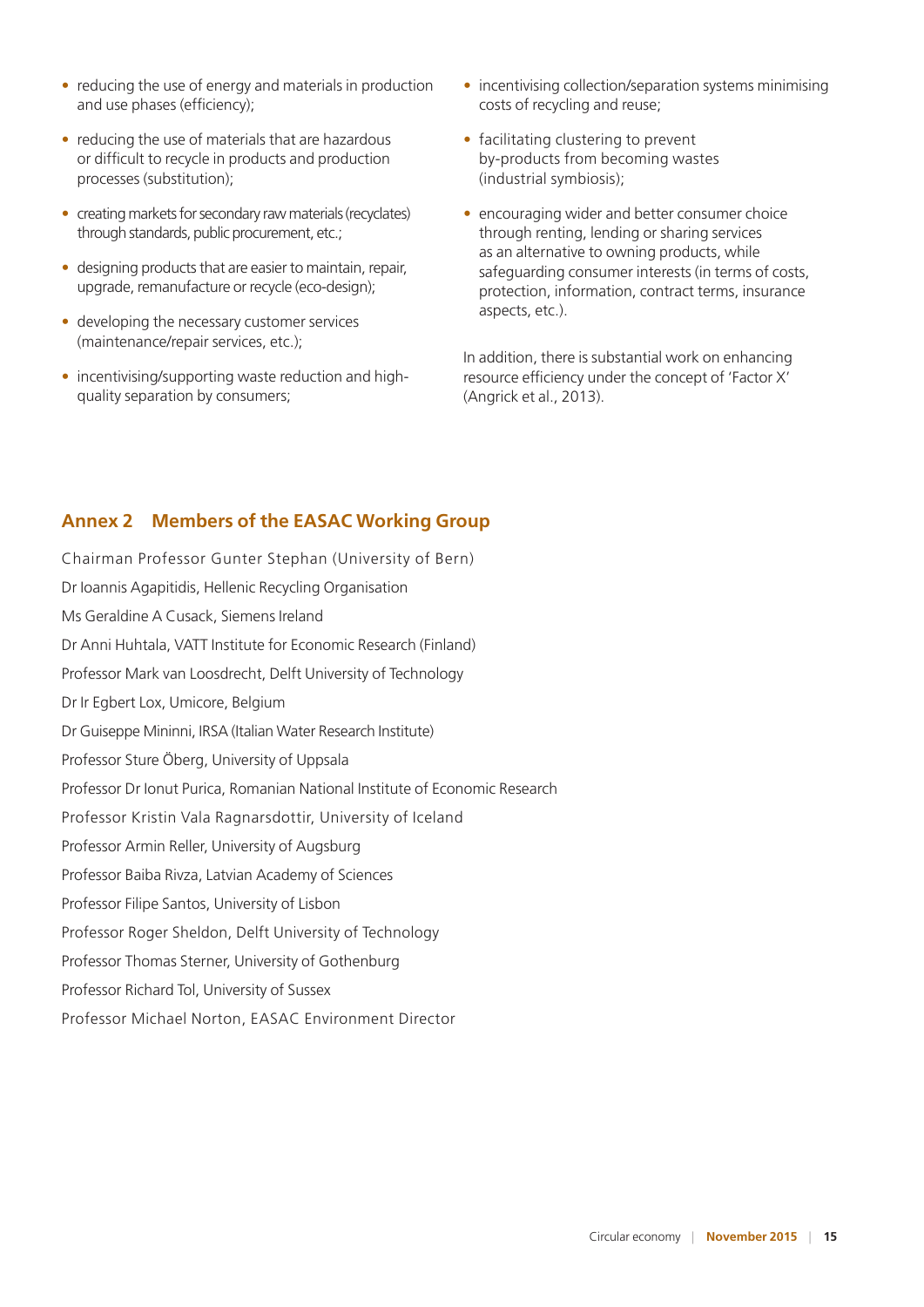| Type of policy<br>instrument                  | <b>Description</b>                                                                                                                                                                                     | <b>Examples of specific</b><br>policy interventions                                                                                                                                                                                                                                                                                                                                                            |
|-----------------------------------------------|--------------------------------------------------------------------------------------------------------------------------------------------------------------------------------------------------------|----------------------------------------------------------------------------------------------------------------------------------------------------------------------------------------------------------------------------------------------------------------------------------------------------------------------------------------------------------------------------------------------------------------|
| Education, information<br>and awareness       | Education and training, eco-labelling,<br>sustainability reporting, providing<br>information on resource efficiency in<br>economies and companies.<br>Environmental quality targets and<br>monitoring. | Encourage integration of circular economy/<br>systems thinking into school and university<br>curricula.<br>Public awareness campaigns using various media<br>and approaches.                                                                                                                                                                                                                                   |
| Collaboration                                 | Collaboration between industries on<br>common issues in resource use and<br>efficiency.<br>Government-industry collaboration in<br>defining the legal framework, setting<br>targets, etc.              | Public and private partnerships at national,<br>regional and city levels.<br>Voluntary industry collaboration platforms.<br>Industrial symbiosis.                                                                                                                                                                                                                                                              |
| <b>Business support</b>                       | Financial support from government to<br>encourage resource-efficient products,<br>processes.                                                                                                           | Provision of subsidies, capital, financial<br>quarantees.<br>Technical support, advice, training and<br>demonstration of best practice.                                                                                                                                                                                                                                                                        |
| Public procurement and<br>infrastructure      | Public purchasing criteria include<br>environmetal and resource efficiency<br>conditions.                                                                                                              | Green purchasing laws.<br>Public investment in infrastructure (recycling<br>facilities, etc.).                                                                                                                                                                                                                                                                                                                 |
| Regulatory frameworks                         | Norms and standards that can be<br>voluntary (guidance) or legally obligated.                                                                                                                          | Government strategy and targets on indicators.<br>Product regulations, including design, extended<br>warranties and product passports.<br>Waste regulations: collection and treatment<br>standards, extended producer responsibility and<br>take-back systems.<br>Accounting, reporting and financial regulations<br>affecting the duty of managers and investors<br>related to natural capital and resources. |
| Fiscal frameworks and<br>economic intsruments | Adjusting taxes to reflect environmental<br>externalities.<br>Incentives to consumers or businesses to<br>become more resource-efficient.                                                              | Value-added tax (VAT) or excise duty reductions<br>for circular products and services.<br>Tax shift from labour to resources.                                                                                                                                                                                                                                                                                  |
| Research and<br>development                   | Incentives to private and publicly funded<br>research and collaboration.                                                                                                                               | Projects on material efficiency and resource<br>conservation.<br>New technologies for collection, disassembly,<br>recovery, etc.                                                                                                                                                                                                                                                                               |

## **Annex 3 Menu of policy interventions (Wuppertal Institute, 2006; Sterner and Coria, 2012; EMF, 2015b)**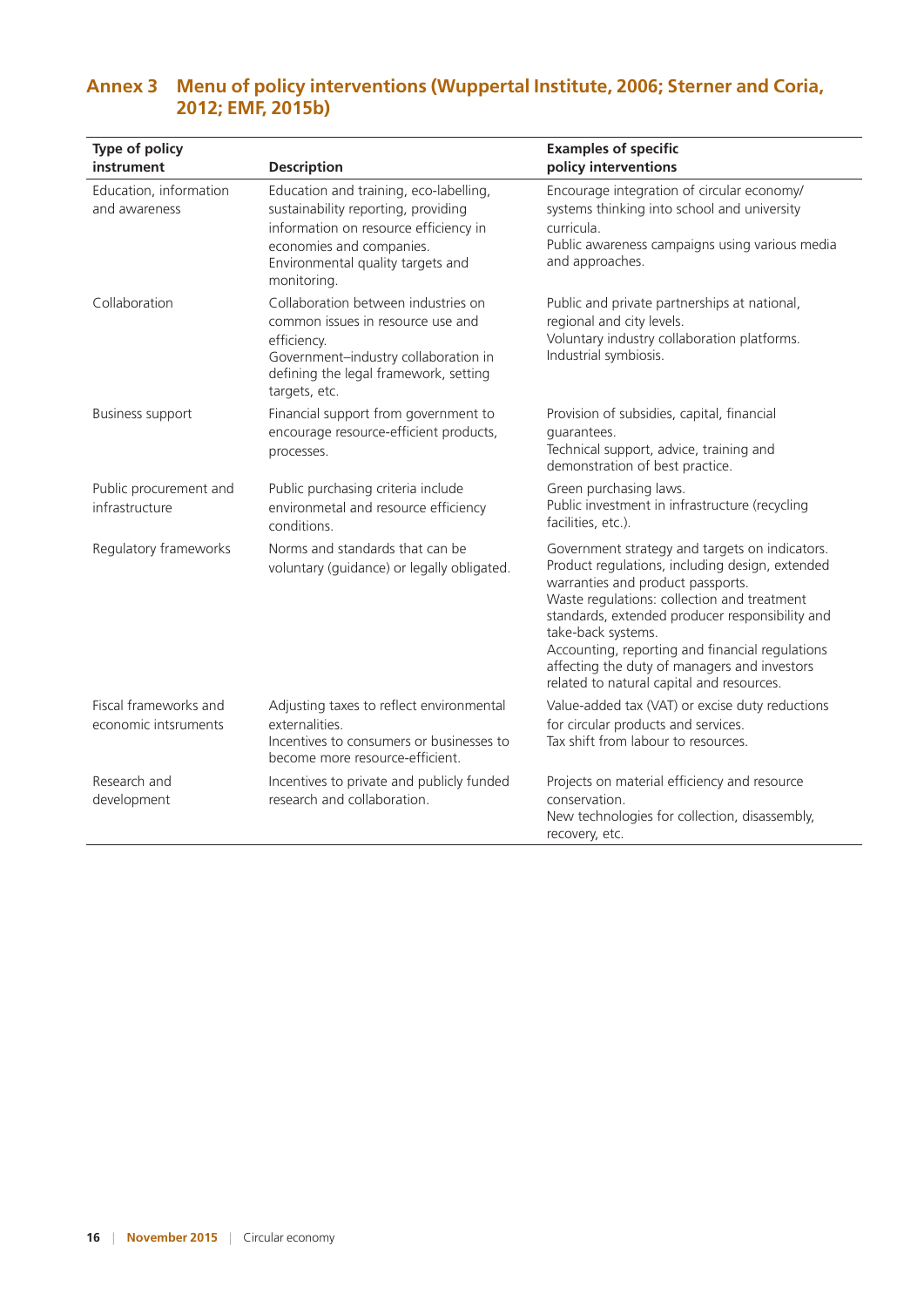## **EASAC**

EASAC – the European Academies' Science Advisory Council – is formed by the national science academies of the EU Member States to enable them to collaborate with each other in giving advice to European policy-makers. It thus provides a means for the collective voice of European science to be heard. EASAC was founded in 2001 at the Royal Swedish Academy of Sciences.

Its mission reflects the view of academies that science is central to many aspects of modern life and that an appreciation of the scientific dimension is a pre-requisite to wise policy-making. This view already underpins the work of many academies at national level. With the growing importance of the European Union as an arena for policy, academies recognise that the scope of their advisory functions needs to extend beyond the national to cover also the European level. Here it is often the case that a trans-European grouping can be more effective than a body from a single country. The academies of Europe have therefore formed EASAC so that they can speak with a common voice with the goal of building science into policy at EU level.

Through EASAC, the academies work together to provide independent, expert, evidence-based advice about the scientific aspects of public policy to those who make or influence policy within the European institutions. Drawing on the memberships and networks of the academies, EASAC accesses the best of European science in carrying out its work. Its views are vigorously independent of commercial or political bias, and it is open and transparent in its processes. EASAC aims to deliver advice that is comprehensible, relevant and timely.

EASAC covers all scientific and technical disciplines, and its experts are drawn from all the countries of the European Union. It is funded by the member academies and by contracts with interested bodies. The expert members of EASAC's working groups give their time free of charge. EASAC has no commercial or business sponsors.

EASAC's activities include substantive studies of the scientific aspects of policy issues, reviews and advice about specific policy documents, workshops aimed at identifying current scientific thinking about major policy issues or at briefing policy-makers, and short, timely statements on topical subjects.

The EASAC Council has 29 individual members – highly experienced scientists nominated one each by the national science academies of EU Member States, by the Academia Europaea and by ALLEA. The national science academies of Norway and Switzerland are also represented. The Council is supported by a professional Secretariat based at the Leopoldina, the German National Academy of Sciences, in Halle (Saale) and by a Brussels Office at the Royal Academies for Science and the Arts of Belgium. The Council agrees the initiation of projects, appoints members of working groups, reviews drafts and approves reports for publication.

To find out more about EASAC, visit the website – www.easac.eu – or contact the EASAC Secretariat at <secretariat@easac.eu>